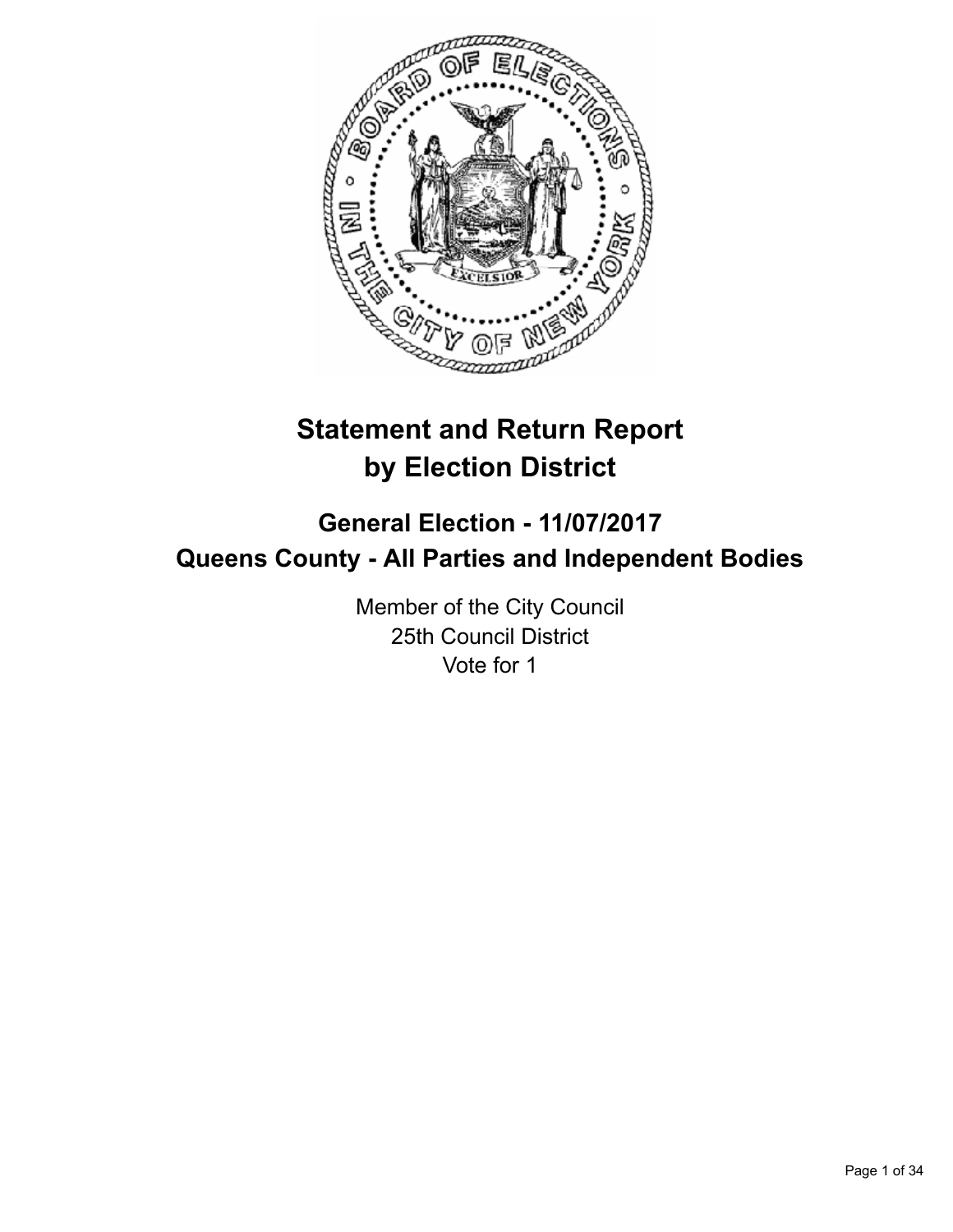

| <b>PUBLIC COUNTER</b>                                    | 181 |
|----------------------------------------------------------|-----|
| <b>MANUALLY COUNTED EMERGENCY</b>                        | 0   |
| <b>ABSENTEE / MILITARY</b>                               | 11  |
| <b>AFFIDAVIT</b>                                         | 3   |
| <b>Total Ballots</b>                                     | 195 |
| Less - Inapplicable Federal/Special Presidential Ballots | 0   |
| <b>Total Applicable Ballots</b>                          | 195 |
| DANIEL DROMM (DEMOCRATIC)                                | 120 |
| DANIEL DROMM (WORKING FAMILIES)                          | 16  |
| JOHN CATSEVITY (WRITE-IN)                                |     |
| RUSSELL BAKER (WRITE-IN)                                 |     |
| UNATTRIBUTABLE WRITE-IN (WRITE-IN)                       | 2   |
| <b>Total Votes</b>                                       | 140 |
| Unrecorded                                               | 55  |

| <b>PUBLIC COUNTER</b>                                    | 117 |
|----------------------------------------------------------|-----|
| <b>MANUALLY COUNTED EMERGENCY</b>                        | 0   |
| ABSENTEE / MILITARY                                      | 1   |
| AFFIDAVIT                                                | 2   |
| <b>Total Ballots</b>                                     | 120 |
| Less - Inapplicable Federal/Special Presidential Ballots | 0   |
| <b>Total Applicable Ballots</b>                          | 120 |
| DANIEL DROMM (DEMOCRATIC)                                | 71  |
| DANIEL DROMM (WORKING FAMILIES)                          | 8   |
| <b>BOB HOLDEN (WRITE-IN)</b>                             |     |
| <b>JANINE PIRRO (WRITE-IN)</b>                           |     |
| VINCENT PULLARA (WRITE-IN)                               |     |
| <b>VLADIMIR PUTIN (WRITE-IN)</b>                         | 1   |
| <b>Total Votes</b>                                       | 83  |
| Unrecorded                                               | 37  |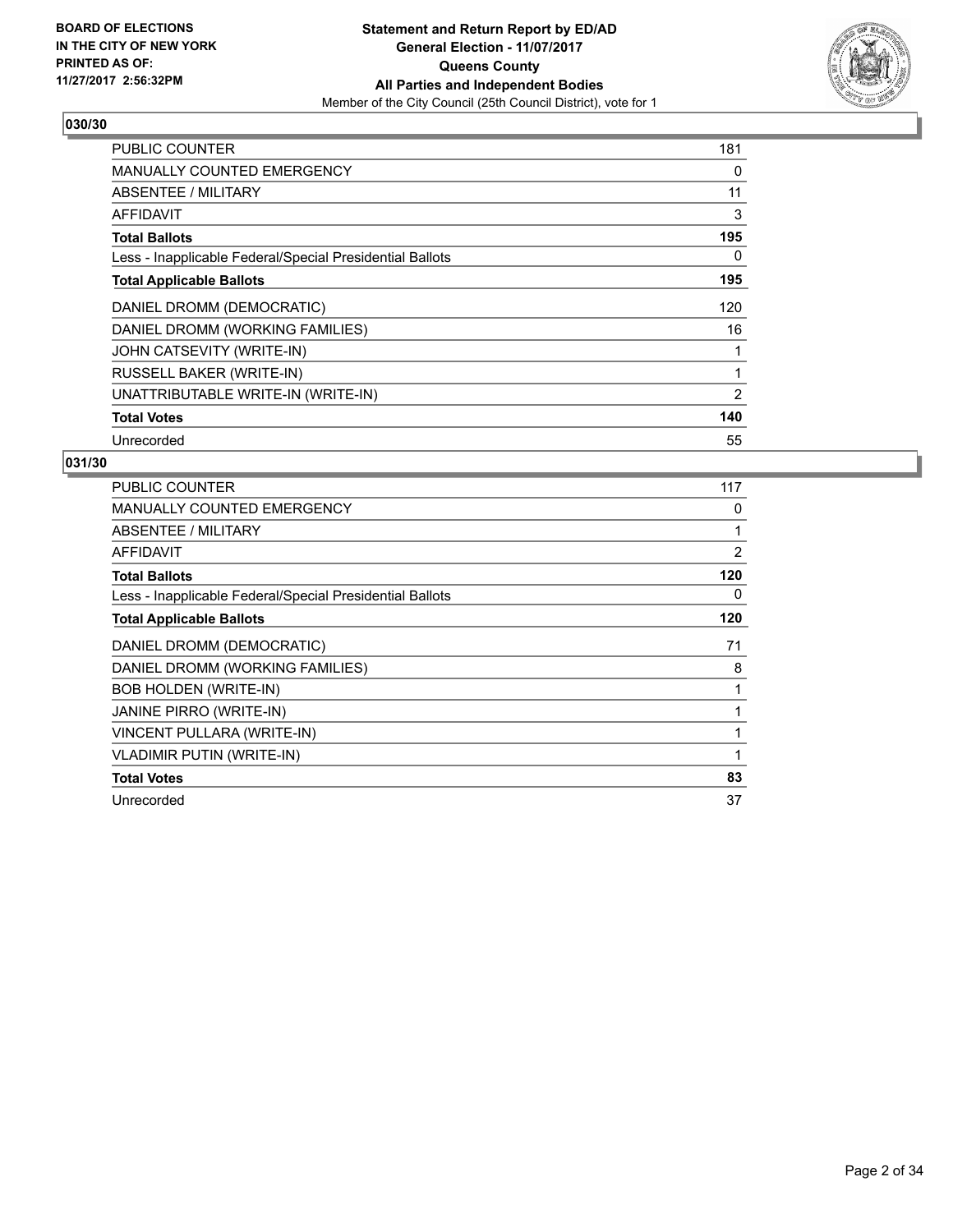

| <b>PUBLIC COUNTER</b>                                    | 82             |
|----------------------------------------------------------|----------------|
| <b>MANUALLY COUNTED EMERGENCY</b>                        | 0              |
| ABSENTEE / MILITARY                                      | $\overline{2}$ |
| AFFIDAVIT                                                |                |
| <b>Total Ballots</b>                                     | 85             |
| Less - Inapplicable Federal/Special Presidential Ballots | 0              |
| <b>Total Applicable Ballots</b>                          | 85             |
| DANIEL DROMM (DEMOCRATIC)                                | 66             |
| DANIEL DROMM (WORKING FAMILIES)                          | 3              |
| UNATTRIBUTABLE WRITE-IN (WRITE-IN)                       |                |
| <b>Total Votes</b>                                       | 70             |
| Unrecorded                                               | 15             |

#### **008/34**

| <b>PUBLIC COUNTER</b>                                    | 256            |
|----------------------------------------------------------|----------------|
| <b>MANUALLY COUNTED EMERGENCY</b>                        | 0              |
| ABSENTEE / MILITARY                                      | $\overline{2}$ |
| <b>AFFIDAVIT</b>                                         | 3              |
| <b>Total Ballots</b>                                     | 261            |
| Less - Inapplicable Federal/Special Presidential Ballots | 0              |
| <b>Total Applicable Ballots</b>                          | 261            |
| DANIEL DROMM (DEMOCRATIC)                                | 192            |
| DANIEL DROMM (WORKING FAMILIES)                          | 25             |
| HIRAM MONSERRATE (WRITE-IN)                              |                |
| <b>Total Votes</b>                                       | 218            |
| Unrecorded                                               | 43             |

| <b>PUBLIC COUNTER</b>                                    | 153 |
|----------------------------------------------------------|-----|
| <b>MANUALLY COUNTED EMERGENCY</b>                        | 0   |
| ABSENTEE / MILITARY                                      | 3   |
| <b>AFFIDAVIT</b>                                         | 2   |
| <b>Total Ballots</b>                                     | 158 |
| Less - Inapplicable Federal/Special Presidential Ballots | 0   |
| <b>Total Applicable Ballots</b>                          | 158 |
| DANIEL DROMM (DEMOCRATIC)                                | 108 |
| DANIEL DROMM (WORKING FAMILIES)                          | 10  |
| CRISTINA BARRERO (WRITE-IN)                              |     |
| HIRAM MONSERRATE (WRITE-IN)                              |     |
| <b>Total Votes</b>                                       | 120 |
| Unrecorded                                               | 38  |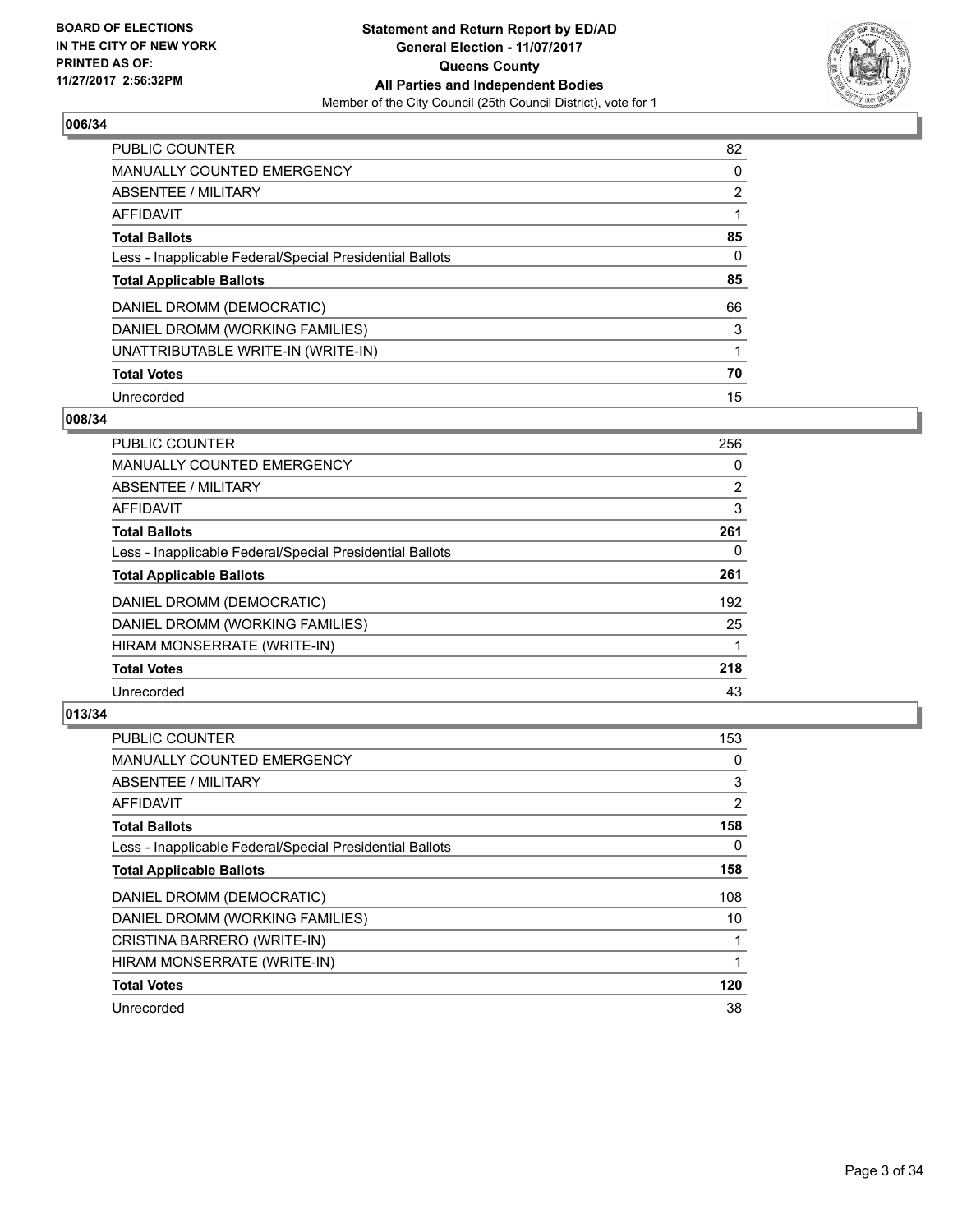

| PUBLIC COUNTER                                           | 164 |
|----------------------------------------------------------|-----|
| <b>MANUALLY COUNTED EMERGENCY</b>                        | 0   |
| <b>ABSENTEE / MILITARY</b>                               | 3   |
| <b>AFFIDAVIT</b>                                         | 4   |
| <b>Total Ballots</b>                                     | 171 |
| Less - Inapplicable Federal/Special Presidential Ballots | 0   |
| <b>Total Applicable Ballots</b>                          | 171 |
| DANIEL DROMM (DEMOCRATIC)                                | 118 |
| DANIEL DROMM (WORKING FAMILIES)                          | 22  |
| <b>Total Votes</b>                                       | 140 |
| Unrecorded                                               | 31  |

### **015/34**

| PUBLIC COUNTER                                           | 253 |
|----------------------------------------------------------|-----|
| <b>MANUALLY COUNTED EMERGENCY</b>                        | 0   |
| ABSENTEE / MILITARY                                      | 4   |
| AFFIDAVIT                                                | 4   |
| <b>Total Ballots</b>                                     | 261 |
| Less - Inapplicable Federal/Special Presidential Ballots | 0   |
| <b>Total Applicable Ballots</b>                          | 261 |
| DANIEL DROMM (DEMOCRATIC)                                | 184 |
| DANIEL DROMM (WORKING FAMILIES)                          | 30  |
| <b>BUGS BUNNY (WRITE-IN)</b>                             |     |
| JOE RUCEVITO (WRITE-IN)                                  |     |
| <b>Total Votes</b>                                       | 216 |
| Unrecorded                                               | 45  |

| <b>PUBLIC COUNTER</b>                                    | 399 |
|----------------------------------------------------------|-----|
| <b>MANUALLY COUNTED EMERGENCY</b>                        | 0   |
| ABSENTEE / MILITARY                                      | 10  |
| <b>AFFIDAVIT</b>                                         | 5   |
| <b>Total Ballots</b>                                     | 414 |
| Less - Inapplicable Federal/Special Presidential Ballots | 0   |
| <b>Total Applicable Ballots</b>                          | 414 |
| DANIEL DROMM (DEMOCRATIC)                                | 282 |
| DANIEL DROMM (WORKING FAMILIES)                          | 53  |
| BRIAN ANDERSON (WRITE-IN)                                | 1   |
| DAFFY DUCK (WRITE-IN)                                    | 1   |
| LUCY CEREZO SCULLY (WRITE-IN)                            | 1   |
| PATRICK P. MURPHY (WRITE-IN)                             | 1   |
| UNATTRIBUTABLE WRITE-IN (WRITE-IN)                       | 3   |
| <b>Total Votes</b>                                       | 342 |
| Unrecorded                                               | 72  |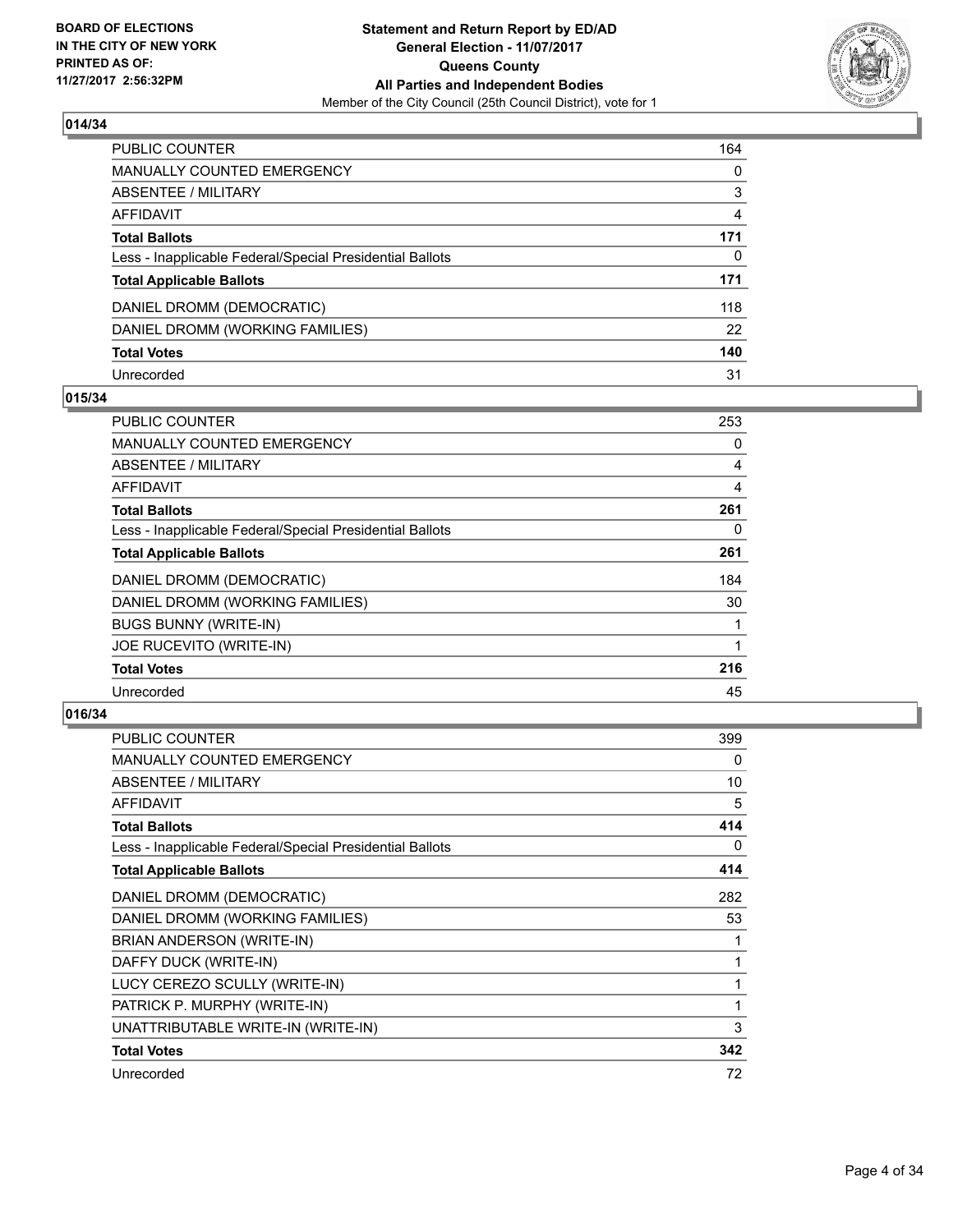

| <b>PUBLIC COUNTER</b>                                    | 255            |
|----------------------------------------------------------|----------------|
| <b>MANUALLY COUNTED EMERGENCY</b>                        | 0              |
| ABSENTEE / MILITARY                                      | 9              |
| <b>AFFIDAVIT</b>                                         | $\overline{2}$ |
| <b>Total Ballots</b>                                     | 266            |
| Less - Inapplicable Federal/Special Presidential Ballots | 0              |
| <b>Total Applicable Ballots</b>                          | 266            |
| DANIEL DROMM (DEMOCRATIC)                                | 196            |
| DANIEL DROMM (WORKING FAMILIES)                          | 20             |
| DONALD DUCK (WRITE-IN)                                   |                |
| JAMES T. KIRK (WRITE-IN)                                 |                |
| <b>Total Votes</b>                                       | 218            |
| Unrecorded                                               | 48             |

# **018/34**

| <b>PUBLIC COUNTER</b>                                    | 88 |
|----------------------------------------------------------|----|
| MANUALLY COUNTED EMERGENCY                               | 0  |
| ABSENTEE / MILITARY                                      |    |
| AFFIDAVIT                                                |    |
| <b>Total Ballots</b>                                     | 90 |
| Less - Inapplicable Federal/Special Presidential Ballots | 0  |
| <b>Total Applicable Ballots</b>                          | 90 |
| DANIEL DROMM (DEMOCRATIC)                                | 62 |
| DANIEL DROMM (WORKING FAMILIES)                          | 11 |
| HIRAM MONSERRATE (WRITE-IN)                              |    |
| <b>Total Votes</b>                                       | 74 |
| Unrecorded                                               | 16 |

| <b>PUBLIC COUNTER</b>                                    | 267 |
|----------------------------------------------------------|-----|
| <b>MANUALLY COUNTED EMERGENCY</b>                        | 0   |
| ABSENTEE / MILITARY                                      | 11  |
| AFFIDAVIT                                                | 0   |
| <b>Total Ballots</b>                                     | 278 |
| Less - Inapplicable Federal/Special Presidential Ballots | 0   |
| <b>Total Applicable Ballots</b>                          | 278 |
| DANIEL DROMM (DEMOCRATIC)                                | 213 |
| DANIEL DROMM (WORKING FAMILIES)                          | 23  |
| DAFFY DUCK (WRITE-IN)                                    | 1   |
| MICKEY MOUSE (WRITE-IN)                                  | 1   |
| <b>Total Votes</b>                                       | 238 |
| Unrecorded                                               | 40  |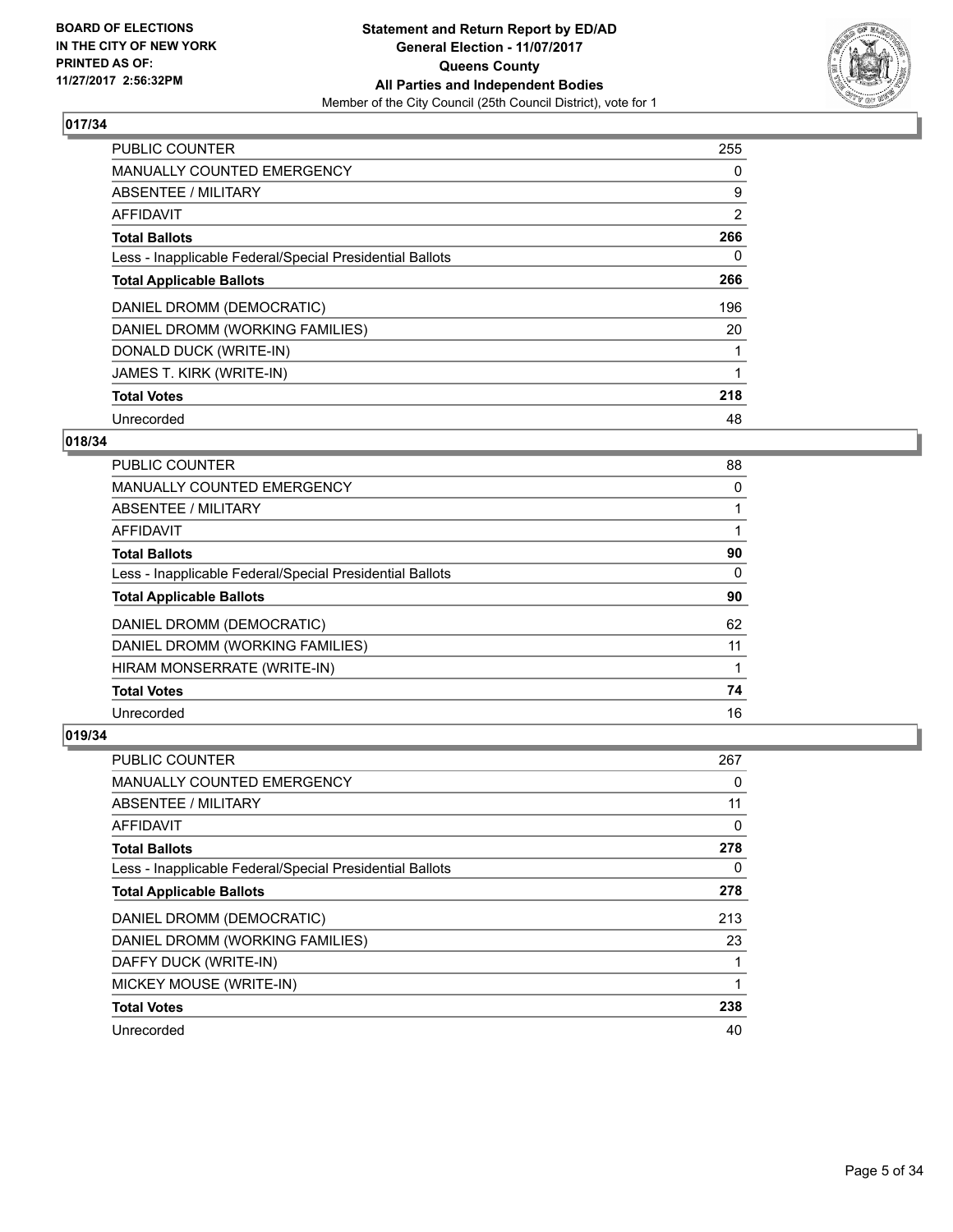

| PUBLIC COUNTER                                           | 194          |
|----------------------------------------------------------|--------------|
| <b>MANUALLY COUNTED EMERGENCY</b>                        | $\mathbf{0}$ |
| <b>ABSENTEE / MILITARY</b>                               | 5            |
| AFFIDAVIT                                                |              |
| <b>Total Ballots</b>                                     | 200          |
| Less - Inapplicable Federal/Special Presidential Ballots | $\mathbf{0}$ |
| <b>Total Applicable Ballots</b>                          | 200          |
| DANIEL DROMM (DEMOCRATIC)                                | 149          |
| DANIEL DROMM (WORKING FAMILIES)                          | 14           |
| <b>Total Votes</b>                                       | 163          |
| Unrecorded                                               | 37           |

#### **021/34**

| <b>PUBLIC COUNTER</b>                                    | 115      |
|----------------------------------------------------------|----------|
| MANUALLY COUNTED EMERGENCY                               | 0        |
| ABSENTEE / MILITARY                                      | 0        |
| <b>AFFIDAVIT</b>                                         | 0        |
| <b>Total Ballots</b>                                     | 115      |
| Less - Inapplicable Federal/Special Presidential Ballots | $\Omega$ |
| <b>Total Applicable Ballots</b>                          | 115      |
| DANIEL DROMM (DEMOCRATIC)                                | 86       |
| DANIEL DROMM (WORKING FAMILIES)                          | 8        |
| JULIA A WILLEBRAND (WRITE-IN)                            |          |
| <b>Total Votes</b>                                       | 95       |
| Unrecorded                                               | 20       |

| <b>PUBLIC COUNTER</b>                                    | 330 |
|----------------------------------------------------------|-----|
| <b>MANUALLY COUNTED EMERGENCY</b>                        | 0   |
| ABSENTEE / MILITARY                                      | 9   |
| <b>AFFIDAVIT</b>                                         | 0   |
| <b>Total Ballots</b>                                     | 339 |
| Less - Inapplicable Federal/Special Presidential Ballots | 0   |
| <b>Total Applicable Ballots</b>                          | 339 |
| DANIEL DROMM (DEMOCRATIC)                                | 221 |
| DANIEL DROMM (WORKING FAMILIES)                          | 57  |
| ARTURO SANCHEZ (WRITE-IN)                                |     |
| MANUEL GOMEZ (WRITE-IN)                                  |     |
| <b>Total Votes</b>                                       | 280 |
| Unrecorded                                               | 59  |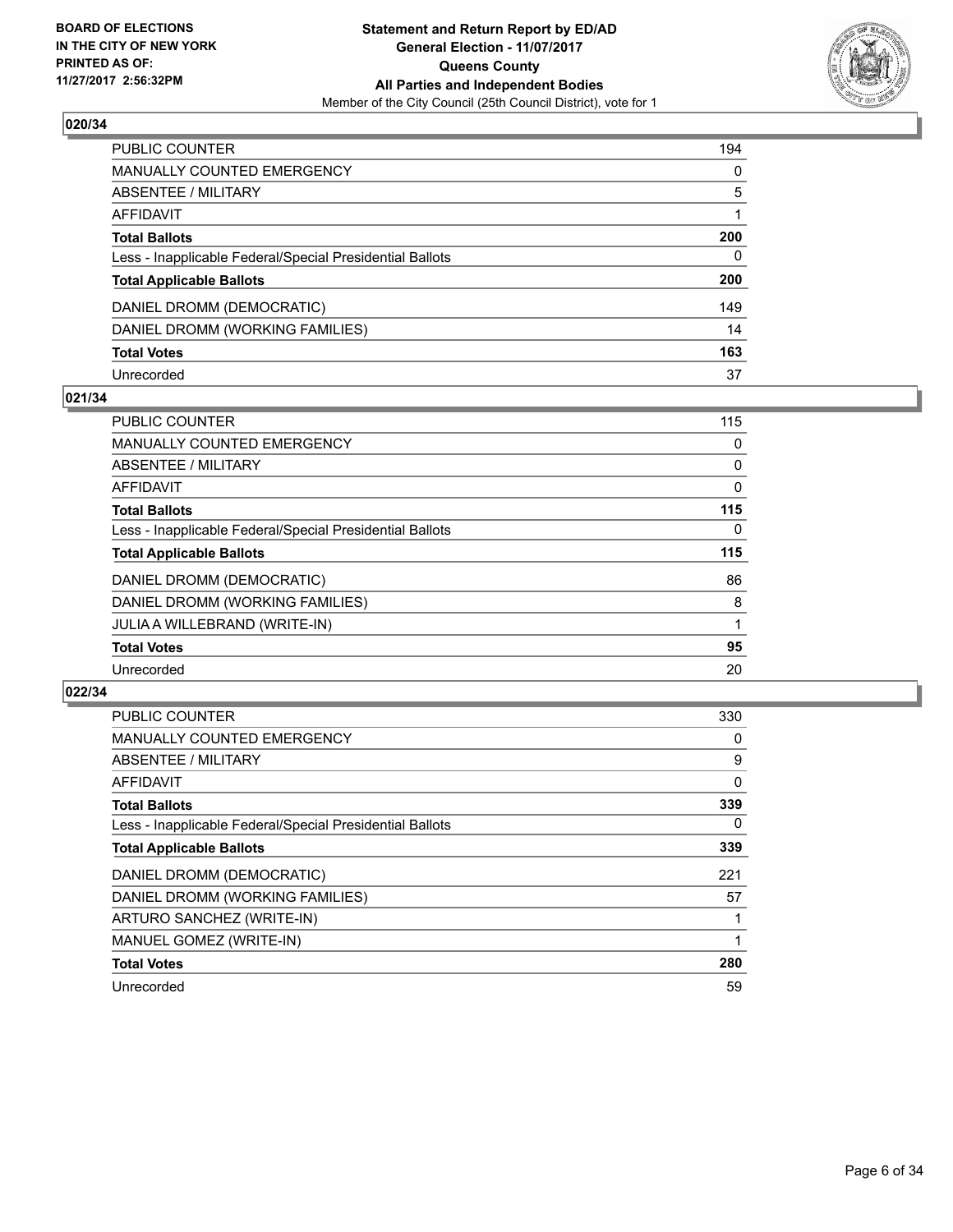

| <b>PUBLIC COUNTER</b>                                    | 254 |
|----------------------------------------------------------|-----|
| <b>MANUALLY COUNTED EMERGENCY</b>                        | 0   |
| ABSENTEE / MILITARY                                      | 5   |
| <b>AFFIDAVIT</b>                                         | 0   |
| <b>Total Ballots</b>                                     | 259 |
| Less - Inapplicable Federal/Special Presidential Ballots | 0   |
| <b>Total Applicable Ballots</b>                          | 259 |
| DANIEL DROMM (DEMOCRATIC)                                | 184 |
| DANIEL DROMM (WORKING FAMILIES)                          | 27  |
| DELRAWN SMALL (WRITE-IN)                                 |     |
| UNATTRIBUTABLE WRITE-IN (WRITE-IN)                       |     |
| <b>Total Votes</b>                                       | 213 |
| Unrecorded                                               | 46  |

# **024/34**

| <b>PUBLIC COUNTER</b>                                    | 270 |
|----------------------------------------------------------|-----|
| <b>MANUALLY COUNTED EMERGENCY</b>                        | 0   |
| ABSENTEE / MILITARY                                      | 4   |
| AFFIDAVIT                                                | 2   |
| <b>Total Ballots</b>                                     | 276 |
| Less - Inapplicable Federal/Special Presidential Ballots | 0   |
| <b>Total Applicable Ballots</b>                          | 276 |
| DANIEL DROMM (DEMOCRATIC)                                | 193 |
| DANIEL DROMM (WORKING FAMILIES)                          | 36  |
| LIL HOMIE (WRITE-IN)                                     |     |
| MICHAEL BLOOMBERG (WRITE-IN)                             | 1   |
| UNATTRIBUTABLE WRITE-IN (WRITE-IN)                       | 1   |
| <b>Total Votes</b>                                       | 232 |
| Unrecorded                                               | 44  |

| <b>PUBLIC COUNTER</b>                                    | 343 |
|----------------------------------------------------------|-----|
| MANUALLY COUNTED EMERGENCY                               | 0   |
| ABSENTEE / MILITARY                                      | 15  |
| <b>AFFIDAVIT</b>                                         | 7   |
| <b>Total Ballots</b>                                     | 365 |
| Less - Inapplicable Federal/Special Presidential Ballots | 0   |
| <b>Total Applicable Ballots</b>                          | 365 |
| DANIEL DROMM (DEMOCRATIC)                                | 266 |
| DANIEL DROMM (WORKING FAMILIES)                          | 48  |
| <b>JOSEPH LEE (WRITE-IN)</b>                             |     |
| SAL F. ALBANESE (WRITE-IN)                               |     |
| STOPITLON L. VANNATA (WRITE-IN)                          |     |
| <b>Total Votes</b>                                       | 317 |
| Unrecorded                                               | 48  |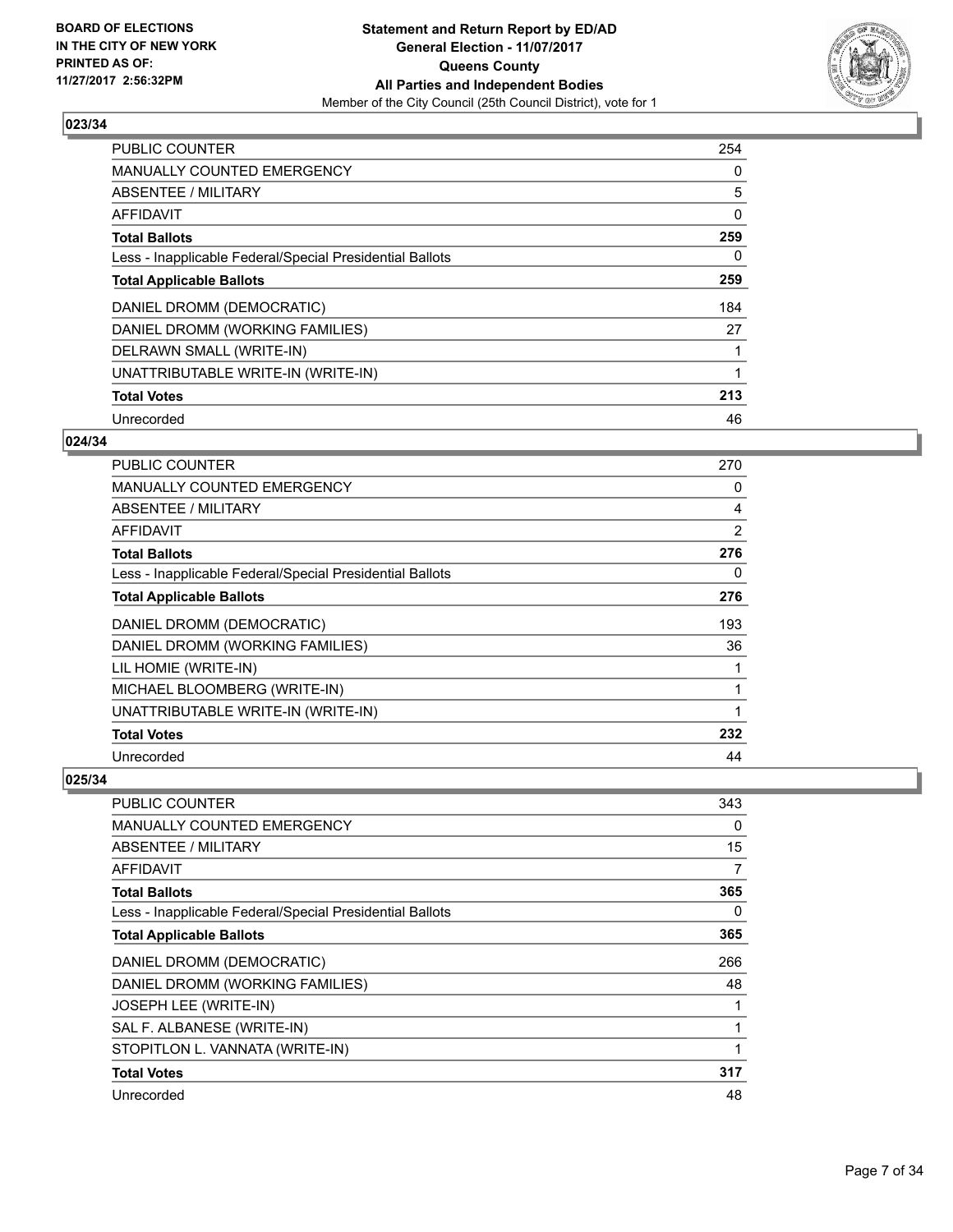

| <b>PUBLIC COUNTER</b>                                    | 237 |
|----------------------------------------------------------|-----|
| <b>MANUALLY COUNTED EMERGENCY</b>                        | 0   |
| <b>ABSENTEE / MILITARY</b>                               | 9   |
| <b>AFFIDAVIT</b>                                         | 10  |
| <b>Total Ballots</b>                                     | 256 |
| Less - Inapplicable Federal/Special Presidential Ballots | 0   |
| <b>Total Applicable Ballots</b>                          | 256 |
| DANIEL DROMM (DEMOCRATIC)                                | 192 |
| DANIEL DROMM (WORKING FAMILIES)                          | 23  |
| DAVID KAUFSTEIN (WRITE-IN)                               |     |
| HOMER SIMPSON (WRITE-IN)                                 |     |
| UNATTRIBUTABLE WRITE-IN (WRITE-IN)                       | 2   |
| <b>Total Votes</b>                                       | 219 |
| Unrecorded                                               | 37  |

# **027/34**

| PUBLIC COUNTER                                           | 196 |
|----------------------------------------------------------|-----|
| <b>MANUALLY COUNTED EMERGENCY</b>                        | 0   |
| ABSENTEE / MILITARY                                      | 6   |
| AFFIDAVIT                                                | 2   |
| <b>Total Ballots</b>                                     | 204 |
| Less - Inapplicable Federal/Special Presidential Ballots | 0   |
| <b>Total Applicable Ballots</b>                          | 204 |
| DANIEL DROMM (DEMOCRATIC)                                | 151 |
| DANIEL DROMM (WORKING FAMILIES)                          | 24  |
| LEN MANIACE (WRITE-IN)                                   |     |
| RICHARD CITELLI (WRITE-IN)                               | 1   |
| <b>Total Votes</b>                                       | 177 |
| Unrecorded                                               | 27  |

| <b>PUBLIC COUNTER</b>                                    | 179      |
|----------------------------------------------------------|----------|
| MANUALLY COUNTED EMERGENCY                               | $\Omega$ |
| ABSENTEE / MILITARY                                      | 9        |
| AFFIDAVIT                                                | 2        |
| <b>Total Ballots</b>                                     | 190      |
| Less - Inapplicable Federal/Special Presidential Ballots | 0        |
| <b>Total Applicable Ballots</b>                          | 190      |
| DANIEL DROMM (DEMOCRATIC)                                | 142      |
| DANIEL DROMM (WORKING FAMILIES)                          | 20       |
| <b>Total Votes</b>                                       | 162      |
| Unrecorded                                               | 28       |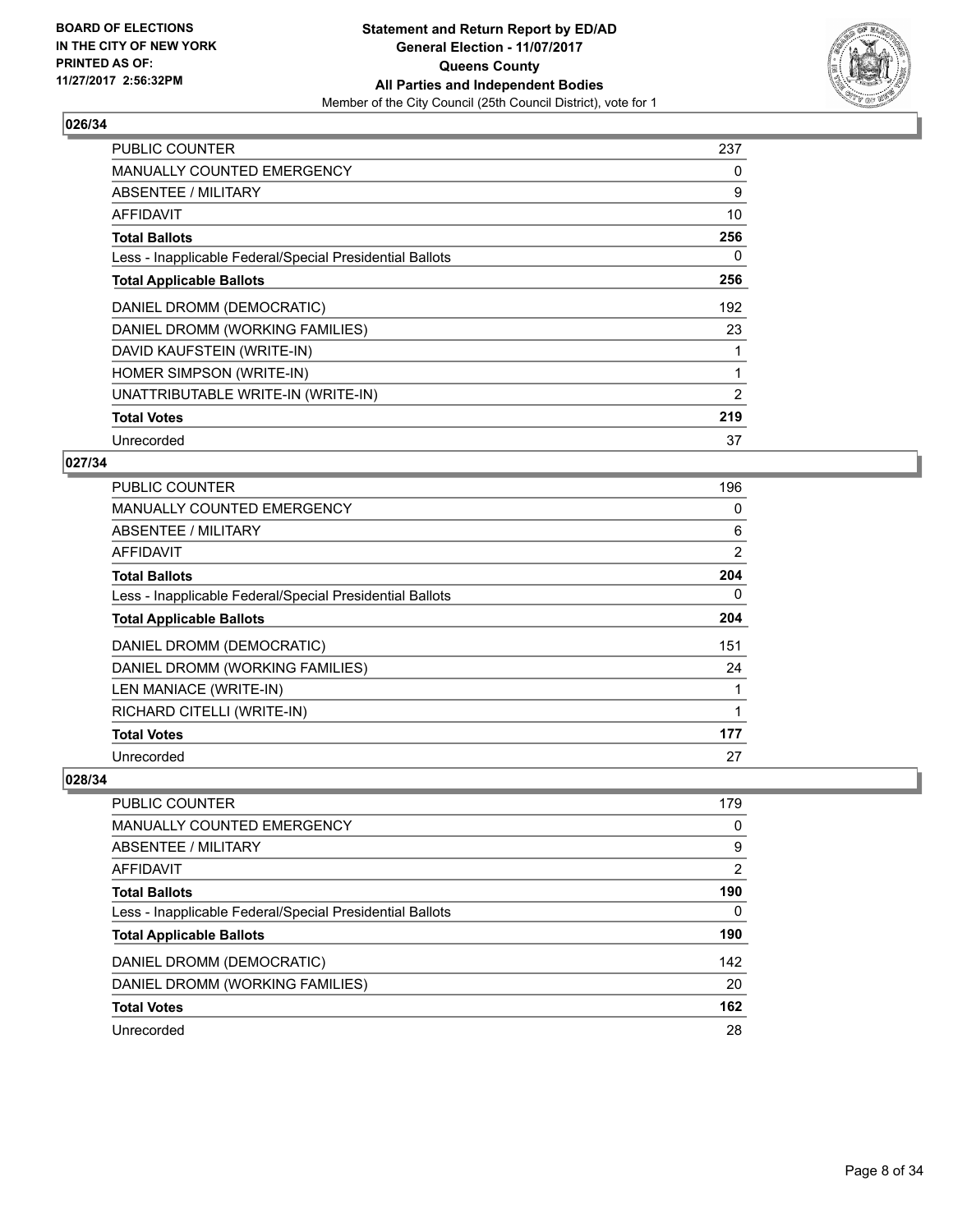

| <b>PUBLIC COUNTER</b>                                    | 149 |
|----------------------------------------------------------|-----|
| <b>MANUALLY COUNTED EMERGENCY</b>                        | 0   |
| ABSENTEE / MILITARY                                      | 45  |
| <b>AFFIDAVIT</b>                                         |     |
| <b>Total Ballots</b>                                     | 195 |
| Less - Inapplicable Federal/Special Presidential Ballots | 0   |
| <b>Total Applicable Ballots</b>                          | 195 |
| DANIEL DROMM (DEMOCRATIC)                                | 143 |
| DANIEL DROMM (WORKING FAMILIES)                          | 13  |
| UNATTRIBUTABLE WRITE-IN (WRITE-IN)                       | 1   |
| <b>Total Votes</b>                                       | 157 |
| Unrecorded                                               | 38  |

# **030/34 COMBINED into: 032/34**

# **031/34**

| <b>PUBLIC COUNTER</b>                                    | 60 |
|----------------------------------------------------------|----|
| <b>MANUALLY COUNTED EMERGENCY</b>                        | 0  |
| ABSENTEE / MILITARY                                      |    |
| AFFIDAVIT                                                | 0  |
| <b>Total Ballots</b>                                     | 61 |
| Less - Inapplicable Federal/Special Presidential Ballots | 0  |
| <b>Total Applicable Ballots</b>                          | 61 |
| DANIEL DROMM (DEMOCRATIC)                                | 41 |
| DANIEL DROMM (WORKING FAMILIES)                          | 11 |
| HIRAM MONSERRATE (WRITE-IN)                              |    |
| <b>Total Votes</b>                                       | 53 |
| Unrecorded                                               | 8  |

| <b>PUBLIC COUNTER</b>                                    | 31             |
|----------------------------------------------------------|----------------|
| <b>MANUALLY COUNTED EMERGENCY</b>                        | 0              |
| ABSENTEE / MILITARY                                      | 0              |
| AFFIDAVIT                                                | $\overline{2}$ |
| <b>Total Ballots</b>                                     | 33             |
| Less - Inapplicable Federal/Special Presidential Ballots | 0              |
| <b>Total Applicable Ballots</b>                          | 33             |
| DANIEL DROMM (DEMOCRATIC)                                | 22             |
| DANIEL DROMM (WORKING FAMILIES)                          | $\overline{2}$ |
| MARVIN R. JEFFCOAT (WRITE-IN)                            |                |
| <b>Total Votes</b>                                       | 25             |
| Unrecorded                                               | 8              |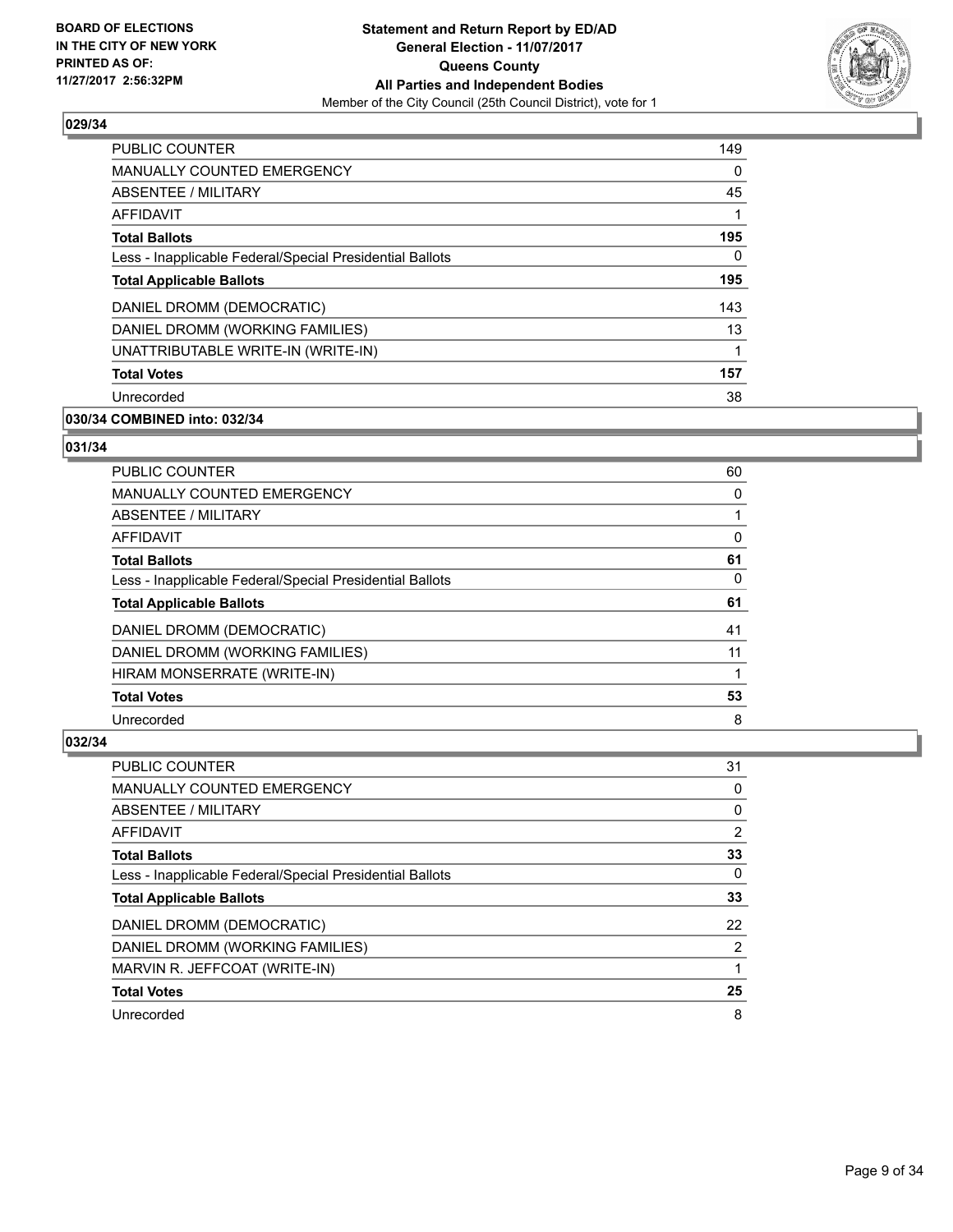

| <b>PUBLIC COUNTER</b>                                    | 39 |
|----------------------------------------------------------|----|
| <b>MANUALLY COUNTED EMERGENCY</b>                        | 0  |
| ABSENTEE / MILITARY                                      | 0  |
| <b>AFFIDAVIT</b>                                         | 0  |
| <b>Total Ballots</b>                                     | 39 |
| Less - Inapplicable Federal/Special Presidential Ballots | 0  |
| <b>Total Applicable Ballots</b>                          | 39 |
| DANIEL DROMM (DEMOCRATIC)                                | 32 |
| DANIEL DROMM (WORKING FAMILIES)                          |    |
| MARVIN R. JEFFCOAT (WRITE-IN)                            |    |
| <b>Total Votes</b>                                       | 34 |
| Unrecorded                                               | 5  |

#### **034/34**

| PUBLIC COUNTER                                           | 34 |
|----------------------------------------------------------|----|
| <b>MANUALLY COUNTED EMERGENCY</b>                        | 0  |
| ABSENTEE / MILITARY                                      |    |
| AFFIDAVIT                                                | 0  |
| <b>Total Ballots</b>                                     | 35 |
| Less - Inapplicable Federal/Special Presidential Ballots | 0  |
| <b>Total Applicable Ballots</b>                          | 35 |
| DANIEL DROMM (DEMOCRATIC)                                | 20 |
| DANIEL DROMM (WORKING FAMILIES)                          | 4  |
| <b>Total Votes</b>                                       | 24 |
| Unrecorded                                               | 11 |

| <b>PUBLIC COUNTER</b>                                    | 175      |
|----------------------------------------------------------|----------|
| MANUALLY COUNTED EMERGENCY                               | 0        |
| ABSENTEE / MILITARY                                      | 0        |
| AFFIDAVIT                                                | 3        |
| <b>Total Ballots</b>                                     | 178      |
| Less - Inapplicable Federal/Special Presidential Ballots | $\Omega$ |
| <b>Total Applicable Ballots</b>                          | 178      |
| DANIEL DROMM (DEMOCRATIC)                                | 127      |
| DANIEL DROMM (WORKING FAMILIES)                          | 14       |
| UNATTRIBUTABLE WRITE-IN (WRITE-IN)                       |          |
| <b>Total Votes</b>                                       | 142      |
| Unrecorded                                               | 36       |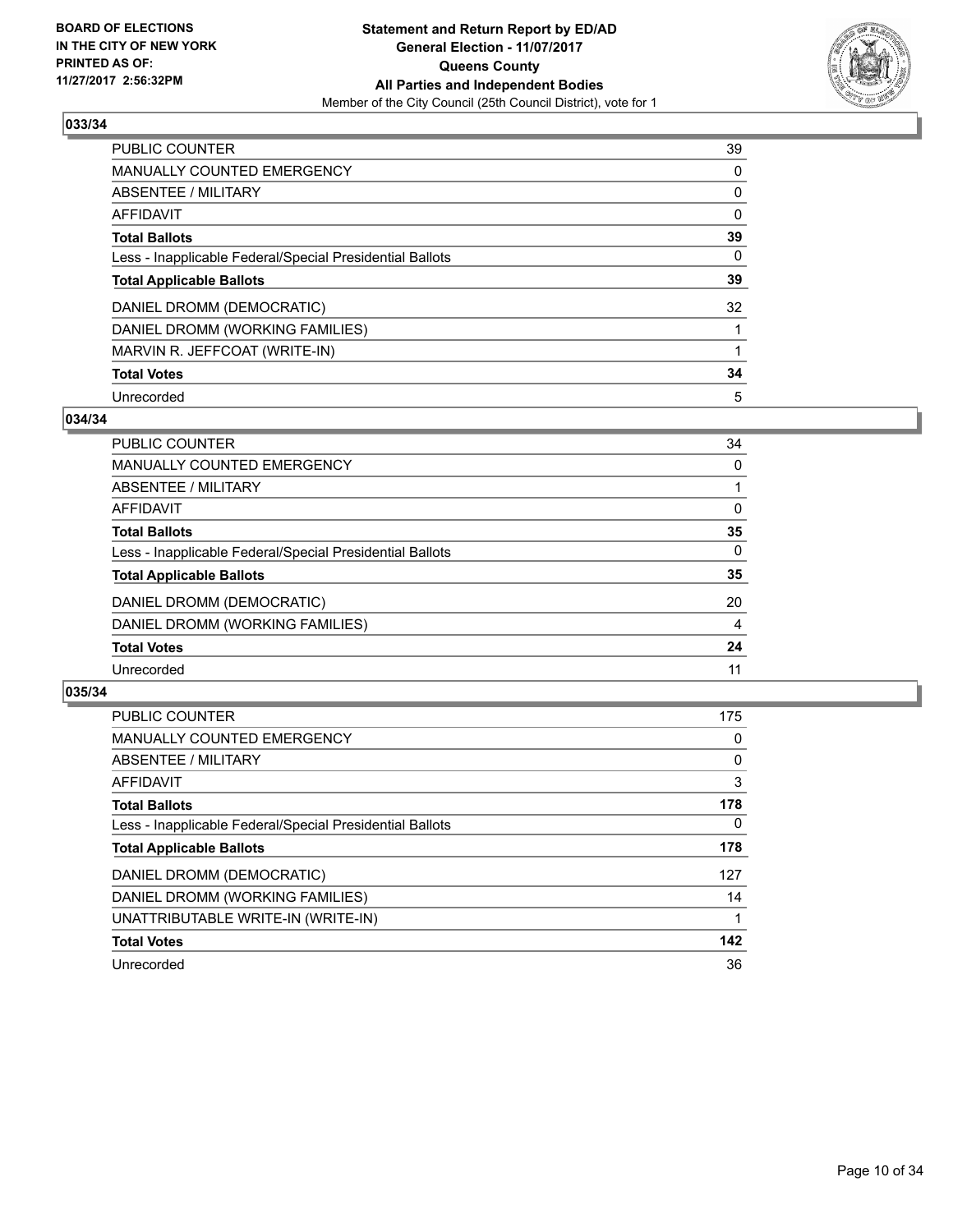

| <b>PUBLIC COUNTER</b>                                    | 178 |
|----------------------------------------------------------|-----|
| <b>MANUALLY COUNTED EMERGENCY</b>                        | 0   |
| ABSENTEE / MILITARY                                      | 4   |
| AFFIDAVIT                                                | 2   |
| <b>Total Ballots</b>                                     | 184 |
| Less - Inapplicable Federal/Special Presidential Ballots | 0   |
| <b>Total Applicable Ballots</b>                          | 184 |
| DANIEL DROMM (DEMOCRATIC)                                | 135 |
| DANIEL DROMM (WORKING FAMILIES)                          | 14  |
| HIRAM MONSERRATE (WRITE-IN)                              |     |
| MICHAEL DENDEKKER (WRITE-IN)                             |     |
| UNATTRIBUTABLE WRITE-IN (WRITE-IN)                       |     |
| <b>Total Votes</b>                                       | 152 |
| Unrecorded                                               | 32  |

# **037/34**

| PUBLIC COUNTER                                           | 173      |
|----------------------------------------------------------|----------|
| MANUALLY COUNTED EMERGENCY                               | 0        |
| ABSENTEE / MILITARY                                      |          |
| AFFIDAVIT                                                | 0        |
| <b>Total Ballots</b>                                     | 174      |
| Less - Inapplicable Federal/Special Presidential Ballots | $\Omega$ |
| <b>Total Applicable Ballots</b>                          | 174      |
| DANIEL DROMM (DEMOCRATIC)                                | 114      |
| DANIEL DROMM (WORKING FAMILIES)                          | 16       |
| SEAN HANNITY (WRITE-IN)                                  |          |
| <b>Total Votes</b>                                       | 131      |
| Unrecorded                                               | 43       |

| <b>PUBLIC COUNTER</b>                                    | 185 |
|----------------------------------------------------------|-----|
| <b>MANUALLY COUNTED EMERGENCY</b>                        | 0   |
| ABSENTEE / MILITARY                                      |     |
| AFFIDAVIT                                                | 2   |
| <b>Total Ballots</b>                                     | 188 |
| Less - Inapplicable Federal/Special Presidential Ballots | 0   |
| <b>Total Applicable Ballots</b>                          | 188 |
| DANIEL DROMM (DEMOCRATIC)                                | 139 |
| DANIEL DROMM (WORKING FAMILIES)                          | 8   |
| JASMINE ZAMAN (WRITE-IN)                                 | 1   |
| <b>Total Votes</b>                                       | 148 |
| Unrecorded                                               | 40  |
| 058/34 COMBINED into: 059/34                             |     |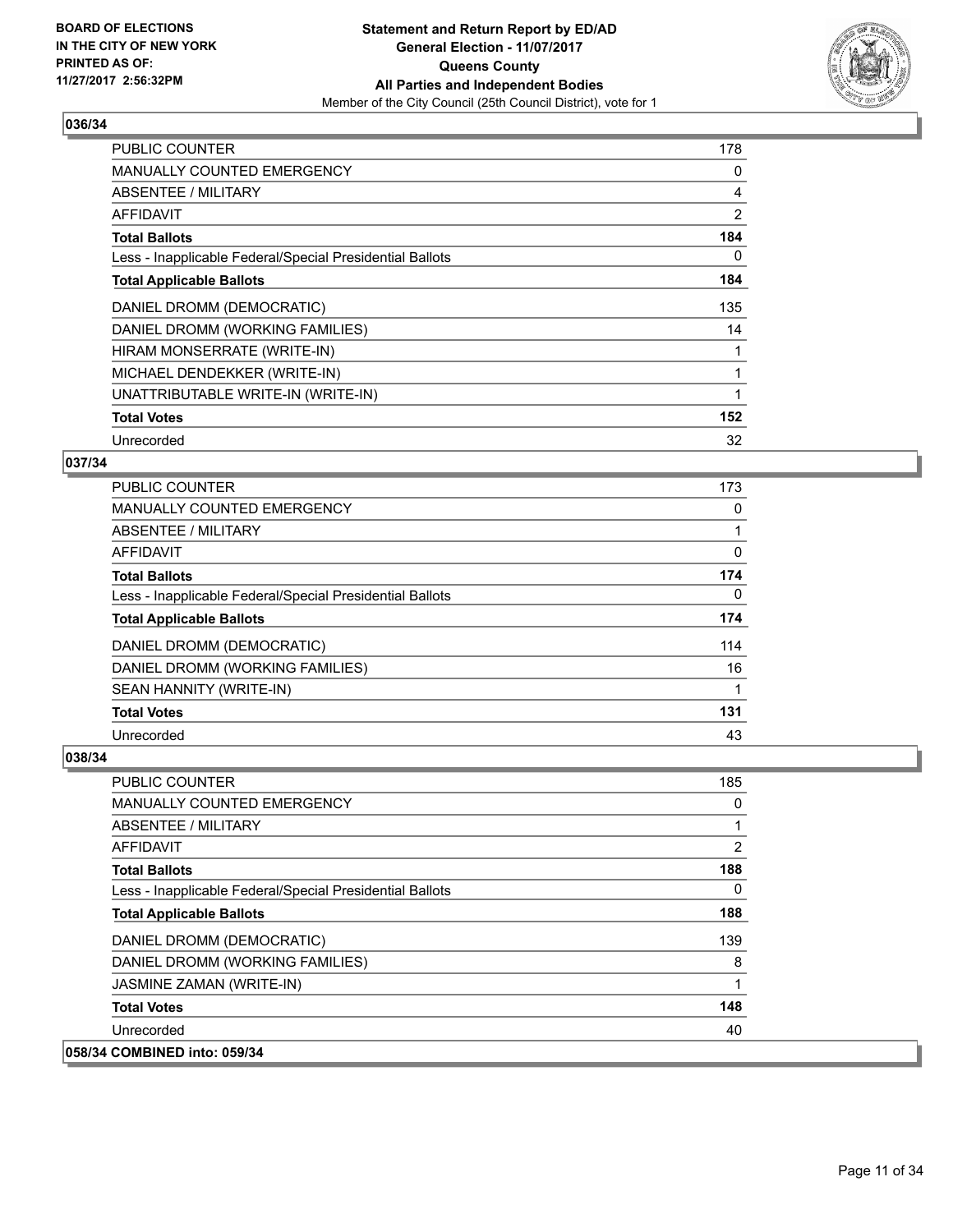

| PUBLIC COUNTER                                           | 15 |
|----------------------------------------------------------|----|
| <b>MANUALLY COUNTED EMERGENCY</b>                        | 0  |
| <b>ABSENTEE / MILITARY</b>                               | 0  |
| <b>AFFIDAVIT</b>                                         | 0  |
| <b>Total Ballots</b>                                     | 15 |
| Less - Inapplicable Federal/Special Presidential Ballots | 0  |
| <b>Total Applicable Ballots</b>                          | 15 |
| DANIEL DROMM (DEMOCRATIC)                                | 8  |
| DANIEL DROMM (WORKING FAMILIES)                          |    |
| <b>Total Votes</b>                                       | 9  |
| Unrecorded                                               | 6  |

### **063/34**

| <b>PUBLIC COUNTER</b>                                    | 392 |
|----------------------------------------------------------|-----|
| <b>MANUALLY COUNTED EMERGENCY</b>                        | 0   |
| <b>ABSENTEE / MILITARY</b>                               | 10  |
| <b>AFFIDAVIT</b>                                         | 4   |
| <b>Total Ballots</b>                                     | 406 |
| Less - Inapplicable Federal/Special Presidential Ballots | 0   |
| <b>Total Applicable Ballots</b>                          | 406 |
| DANIEL DROMM (DEMOCRATIC)                                | 289 |
| DANIEL DROMM (WORKING FAMILIES)                          | 69  |
| ALEX TUTIVEN (WRITE-IN)                                  |     |
| JANE DOE (WRITE-IN)                                      | 1   |
| NICHOLAS GRIPPI (WRITE-IN)                               | 1   |
| UNATTRIBUTABLE WRITE-IN (WRITE-IN)                       | 2   |
| <b>Total Votes</b>                                       | 363 |
| Unrecorded                                               | 43  |
|                                                          |     |

# **064/34 COMBINED into: 032/34**

| <b>PUBLIC COUNTER</b>                                    | 122            |
|----------------------------------------------------------|----------------|
| <b>MANUALLY COUNTED EMERGENCY</b>                        | 0              |
| <b>ABSENTEE / MILITARY</b>                               | $\overline{2}$ |
| AFFIDAVIT                                                |                |
| <b>Total Ballots</b>                                     | 125            |
| Less - Inapplicable Federal/Special Presidential Ballots | 0              |
| <b>Total Applicable Ballots</b>                          | 125            |
|                                                          |                |
| DANIEL DROMM (DEMOCRATIC)                                | 96             |
| DANIEL DROMM (WORKING FAMILIES)                          | 8              |
| UNATTRIBUTABLE WRITE-IN (WRITE-IN)                       |                |
| <b>Total Votes</b>                                       | 105            |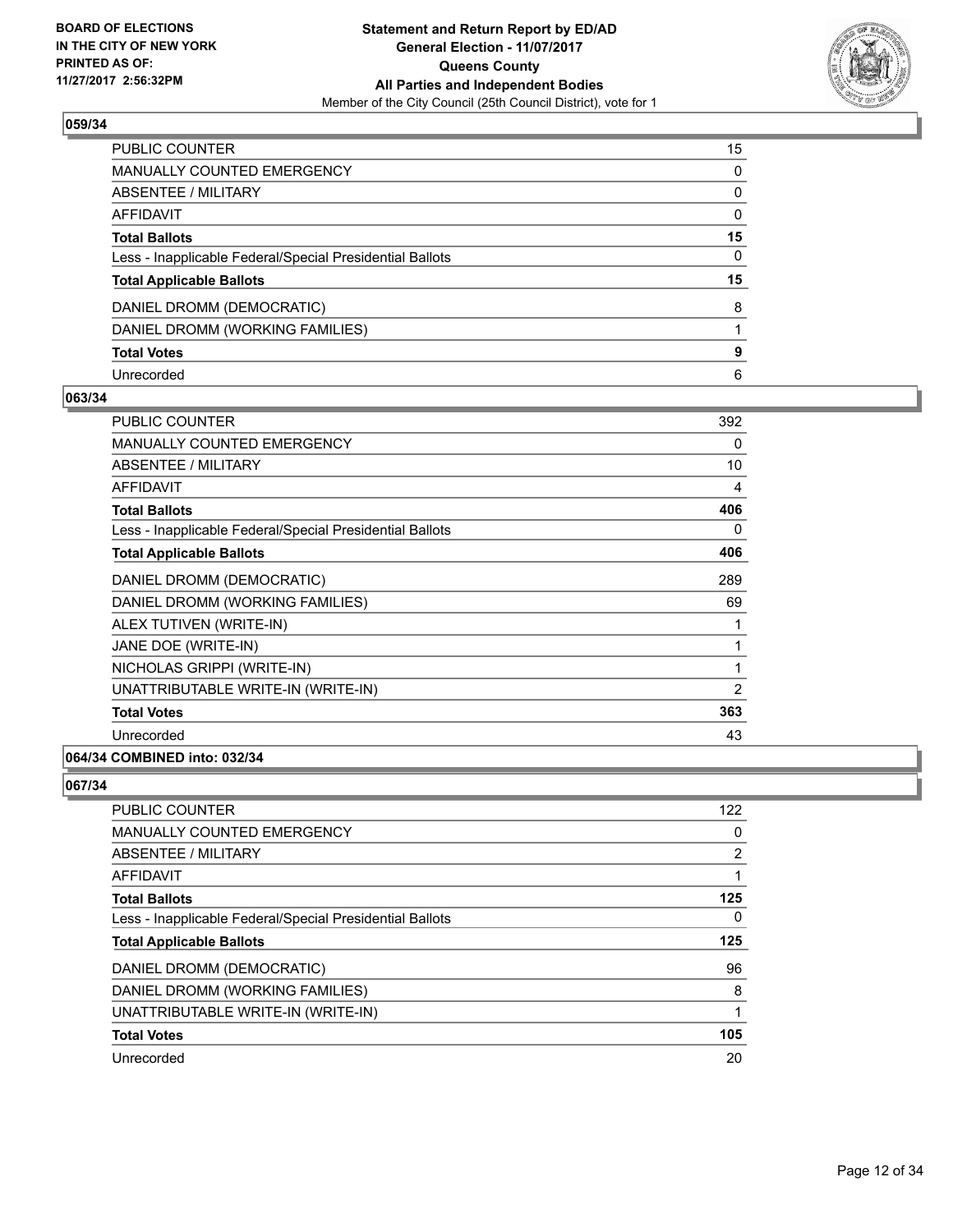

| <b>PUBLIC COUNTER</b>                                    | 312          |
|----------------------------------------------------------|--------------|
| <b>MANUALLY COUNTED EMERGENCY</b>                        | 0            |
| ABSENTEE / MILITARY                                      | 9            |
| AFFIDAVIT                                                | 2            |
| <b>Total Ballots</b>                                     | 323          |
| Less - Inapplicable Federal/Special Presidential Ballots | 0            |
| <b>Total Applicable Ballots</b>                          | 323          |
| DANIEL DROMM (DEMOCRATIC)                                | 242          |
| DANIEL DROMM (WORKING FAMILIES)                          | 35           |
| ERIC GARNER (WRITE-IN)                                   |              |
| MICKEY MOUSE (WRITE-IN)                                  |              |
| STEPHAN SADOSKI (WRITE-IN)                               |              |
| UNATTRIBUTABLE WRITE-IN (WRITE-IN)                       | $\mathbf{1}$ |
| <b>Total Votes</b>                                       | 281          |
| Unrecorded                                               | 42           |

## **069/34**

| PUBLIC COUNTER                                           | 241 |
|----------------------------------------------------------|-----|
| <b>MANUALLY COUNTED EMERGENCY</b>                        | 0   |
| <b>ABSENTEE / MILITARY</b>                               |     |
| <b>AFFIDAVIT</b>                                         |     |
| <b>Total Ballots</b>                                     | 243 |
| Less - Inapplicable Federal/Special Presidential Ballots | 0   |
| <b>Total Applicable Ballots</b>                          | 243 |
| DANIEL DROMM (DEMOCRATIC)                                | 171 |
| DANIEL DROMM (WORKING FAMILIES)                          | 32  |
| DOROTHY CHIN-BRANDT (WRITE-IN)                           |     |
| <b>Total Votes</b>                                       | 204 |
| Unrecorded                                               | 39  |

| PUBLIC COUNTER                                           | 282 |
|----------------------------------------------------------|-----|
| <b>MANUALLY COUNTED EMERGENCY</b>                        | 0   |
| ABSENTEE / MILITARY                                      | 10  |
| AFFIDAVIT                                                | 4   |
| <b>Total Ballots</b>                                     | 296 |
| Less - Inapplicable Federal/Special Presidential Ballots | 0   |
| <b>Total Applicable Ballots</b>                          | 296 |
| DANIEL DROMM (DEMOCRATIC)                                | 212 |
| DANIEL DROMM (WORKING FAMILIES)                          | 32  |
| JAVIER CASTANO (WRITE-IN)                                |     |
| <b>Total Votes</b>                                       | 245 |
| Unrecorded                                               | 51  |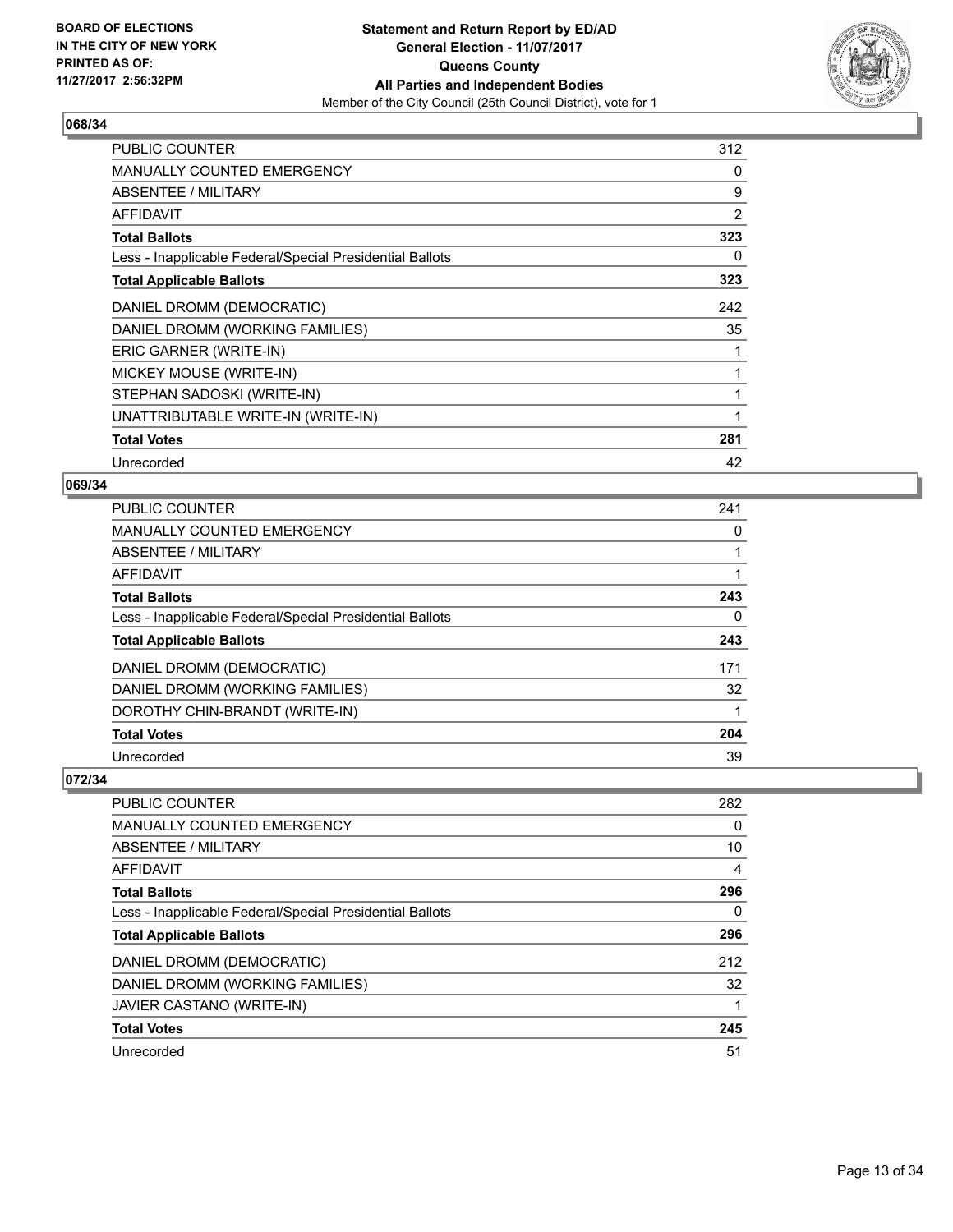

| PUBLIC COUNTER                                           | 48 |
|----------------------------------------------------------|----|
| MANUALLY COUNTED EMERGENCY                               | 0  |
| <b>ABSENTEE / MILITARY</b>                               |    |
| <b>AFFIDAVIT</b>                                         |    |
| <b>Total Ballots</b>                                     | 50 |
| Less - Inapplicable Federal/Special Presidential Ballots | 0  |
| <b>Total Applicable Ballots</b>                          | 50 |
| DANIEL DROMM (DEMOCRATIC)                                | 33 |
| DANIEL DROMM (WORKING FAMILIES)                          | 3  |
| <b>Total Votes</b>                                       | 36 |
| Unrecorded                                               | 14 |

| <b>PUBLIC COUNTER</b>                                    | 160            |
|----------------------------------------------------------|----------------|
| MANUALLY COUNTED EMERGENCY                               | 0              |
| <b>ABSENTEE / MILITARY</b>                               | $\overline{2}$ |
| <b>AFFIDAVIT</b>                                         | $\mathbf{0}$   |
| <b>Total Ballots</b>                                     | 162            |
| Less - Inapplicable Federal/Special Presidential Ballots | 0              |
| <b>Total Applicable Ballots</b>                          | 162            |
| DANIEL DROMM (DEMOCRATIC)                                | 96             |
| DANIEL DROMM (WORKING FAMILIES)                          | 16             |
| <b>BILL CLINTON (WRITE-IN)</b>                           | 1              |
| BILL WEINER (WRITE-IN)                                   | 1              |
| HERB MAI (WRITE-IN)                                      | 1              |
| JENNIFER CHO (WRITE-IN)                                  | 1              |
| JOSEPH CONCANNON (WRITE-IN)                              | 1              |
| PETER A. KOO (WRITE-IN)                                  | 1              |
| ROBERT HOLDEN (WRITE-IN)                                 | 1              |
| THE ROCK (WRITE-IN)                                      | 1              |
| UNATTRIBUTABLE WRITE-IN (WRITE-IN)                       | 6              |
| <b>Total Votes</b>                                       | 126            |
| Unrecorded                                               | 36             |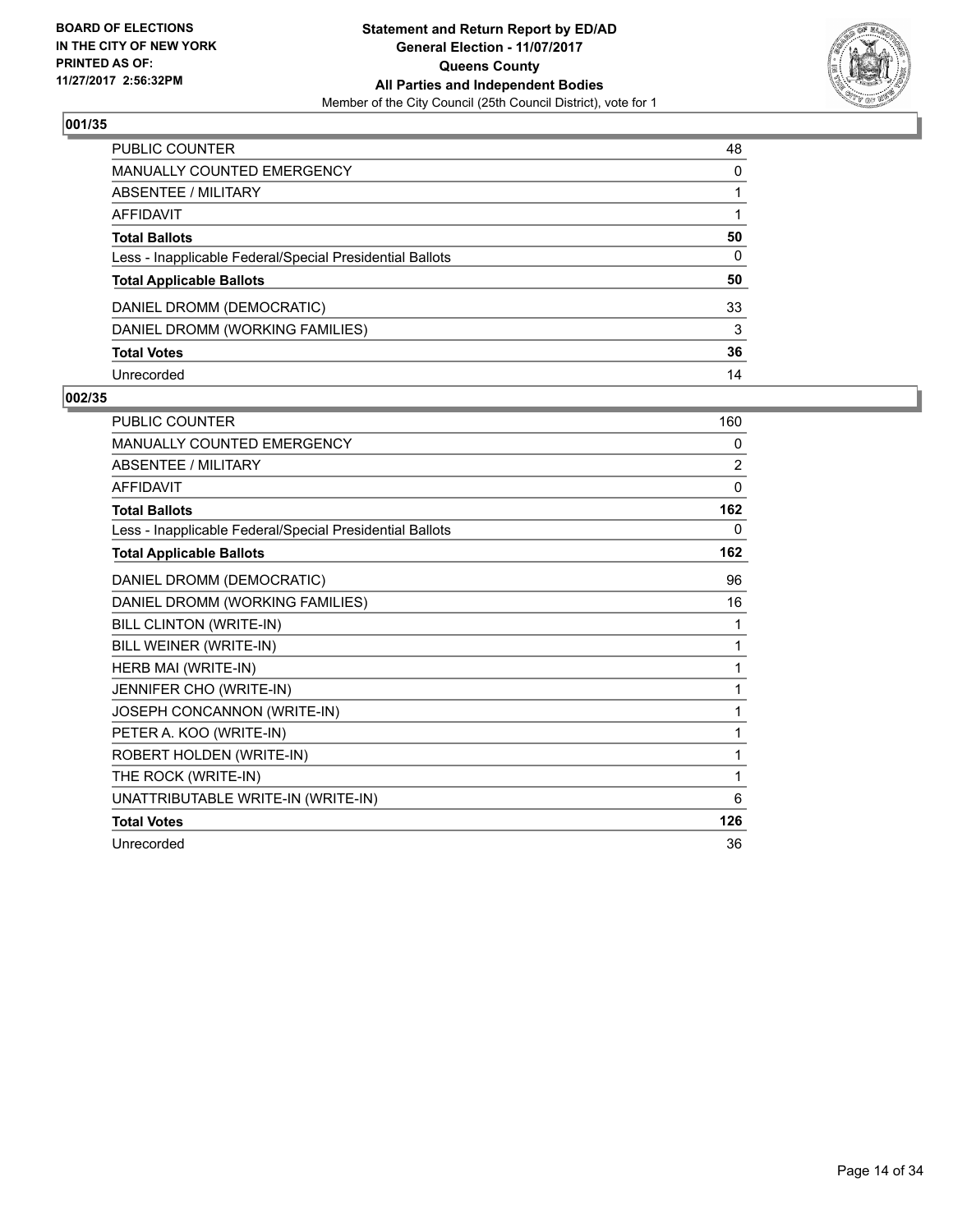

| <b>PUBLIC COUNTER</b>                                    | 170 |
|----------------------------------------------------------|-----|
| <b>MANUALLY COUNTED EMERGENCY</b>                        | 0   |
| ABSENTEE / MILITARY                                      | 1   |
| <b>AFFIDAVIT</b>                                         |     |
| <b>Total Ballots</b>                                     | 172 |
| Less - Inapplicable Federal/Special Presidential Ballots | 0   |
| <b>Total Applicable Ballots</b>                          | 172 |
| DANIEL DROMM (DEMOCRATIC)                                | 105 |
| DANIEL DROMM (WORKING FAMILIES)                          | 15  |
| ANTHONY WEINER (WRITE-IN)                                | 2   |
| CHRISTIAN COSTEINES (WRITE-IN)                           |     |
| MARVIN R. JEFFCOAT (WRITE-IN)                            | 1   |
| UNATTRIBUTABLE WRITE-IN (WRITE-IN)                       | 2   |
| <b>Total Votes</b>                                       | 126 |
| Unrecorded                                               | 46  |

## **004/35**

| 178      |
|----------|
| 0        |
|          |
| 1        |
| 180      |
| $\Omega$ |
| 180      |
| 117      |
| 18       |
| 135      |
| 45       |
|          |

| <b>PUBLIC COUNTER</b>                                    | 160            |
|----------------------------------------------------------|----------------|
| <b>MANUALLY COUNTED EMERGENCY</b>                        | 0              |
| ABSENTEE / MILITARY                                      | $\overline{2}$ |
| <b>AFFIDAVIT</b>                                         | $\Omega$       |
| <b>Total Ballots</b>                                     | 162            |
| Less - Inapplicable Federal/Special Presidential Ballots | 0              |
| <b>Total Applicable Ballots</b>                          | 162            |
| DANIEL DROMM (DEMOCRATIC)                                | 98             |
| DANIEL DROMM (WORKING FAMILIES)                          | 13             |
| AYN RAND (WRITE-IN)                                      | 1              |
| DONALD DUCK (WRITE-IN)                                   | 1              |
| MARK J. BIBLIS (WRITE-IN)                                | 1              |
| MICKEY MOUSE (WRITE-IN)                                  |                |
| UNATTRIBUTABLE WRITE-IN (WRITE-IN)                       | 1              |
| <b>Total Votes</b>                                       | 116            |
| Unrecorded                                               | 46             |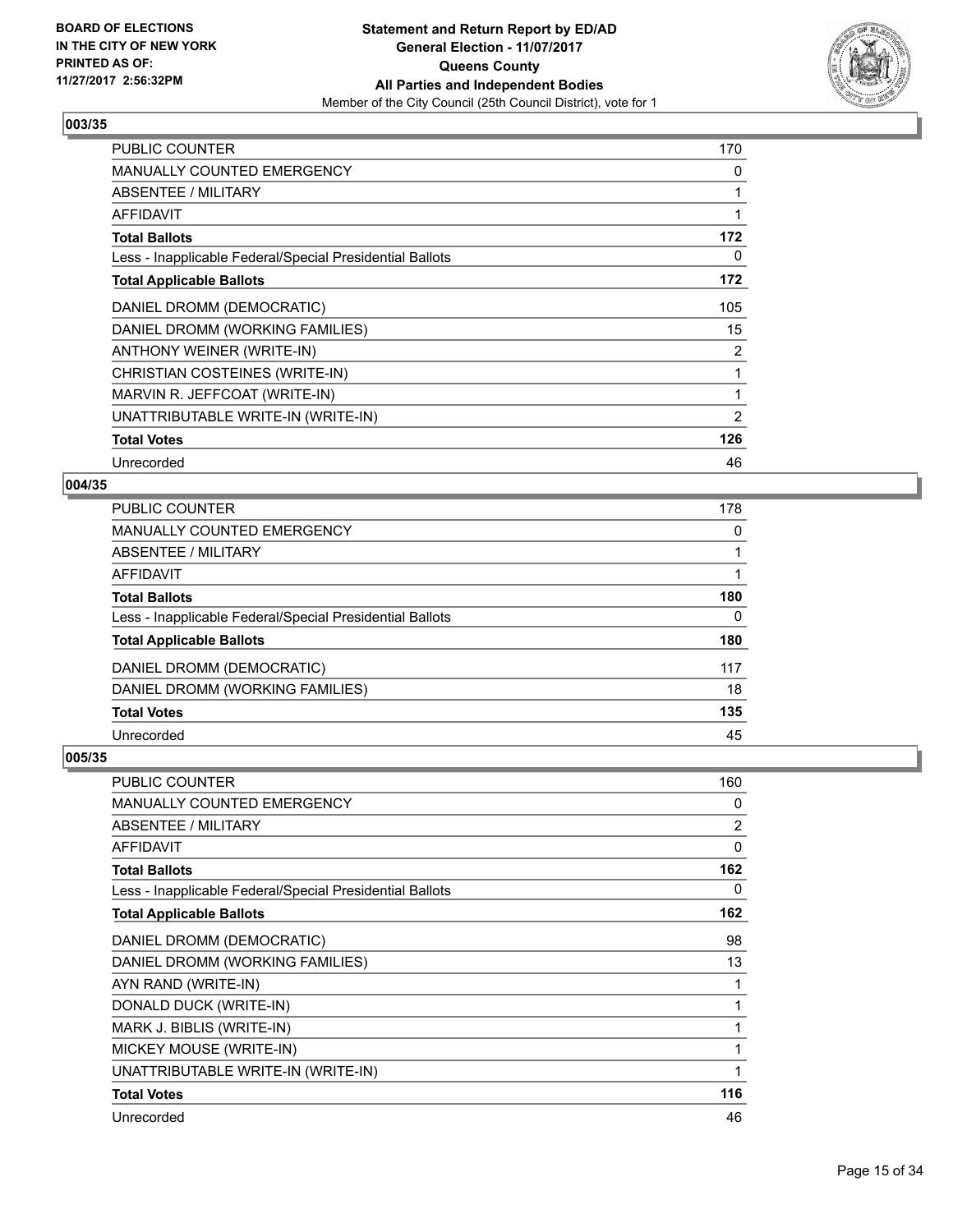

| <b>PUBLIC COUNTER</b>                                    | 180            |
|----------------------------------------------------------|----------------|
| MANUALLY COUNTED EMERGENCY                               | 0              |
| ABSENTEE / MILITARY                                      | $\overline{2}$ |
| AFFIDAVIT                                                |                |
| <b>Total Ballots</b>                                     | 183            |
| Less - Inapplicable Federal/Special Presidential Ballots | 0              |
| <b>Total Applicable Ballots</b>                          | 183            |
| DANIEL DROMM (DEMOCRATIC)                                | 131            |
| DANIEL DROMM (WORKING FAMILIES)                          | 14             |
| PETER A. KOO (WRITE-IN)                                  |                |
| <b>Total Votes</b>                                       | 146            |
| Unrecorded                                               | 37             |

#### **007/35**

| <b>PUBLIC COUNTER</b>                                    | 163      |
|----------------------------------------------------------|----------|
| <b>MANUALLY COUNTED EMERGENCY</b>                        | 0        |
| ABSENTEE / MILITARY                                      |          |
| <b>AFFIDAVIT</b>                                         | 2        |
| <b>Total Ballots</b>                                     | 166      |
| Less - Inapplicable Federal/Special Presidential Ballots | $\Omega$ |
| <b>Total Applicable Ballots</b>                          | 166      |
| DANIEL DROMM (DEMOCRATIC)                                | 105      |
| DANIEL DROMM (WORKING FAMILIES)                          | 13       |
| JENNIFER LOPEZ (WRITE-IN)                                |          |
| <b>Total Votes</b>                                       | 119      |
| Unrecorded                                               | 47       |

| <b>PUBLIC COUNTER</b>                                    | 132 |
|----------------------------------------------------------|-----|
| <b>MANUALLY COUNTED EMERGENCY</b>                        | 0   |
| ABSENTEE / MILITARY                                      | 2   |
| AFFIDAVIT                                                | 1   |
| <b>Total Ballots</b>                                     | 135 |
| Less - Inapplicable Federal/Special Presidential Ballots | 0   |
| <b>Total Applicable Ballots</b>                          | 135 |
| DANIEL DROMM (DEMOCRATIC)                                | 101 |
| DANIEL DROMM (WORKING FAMILIES)                          | 8   |
| ADAM PLATON (WRITE-IN)                                   | 1   |
| UNATTRIBUTABLE WRITE-IN (WRITE-IN)                       |     |
| <b>Total Votes</b>                                       | 111 |
| Unrecorded                                               | 24  |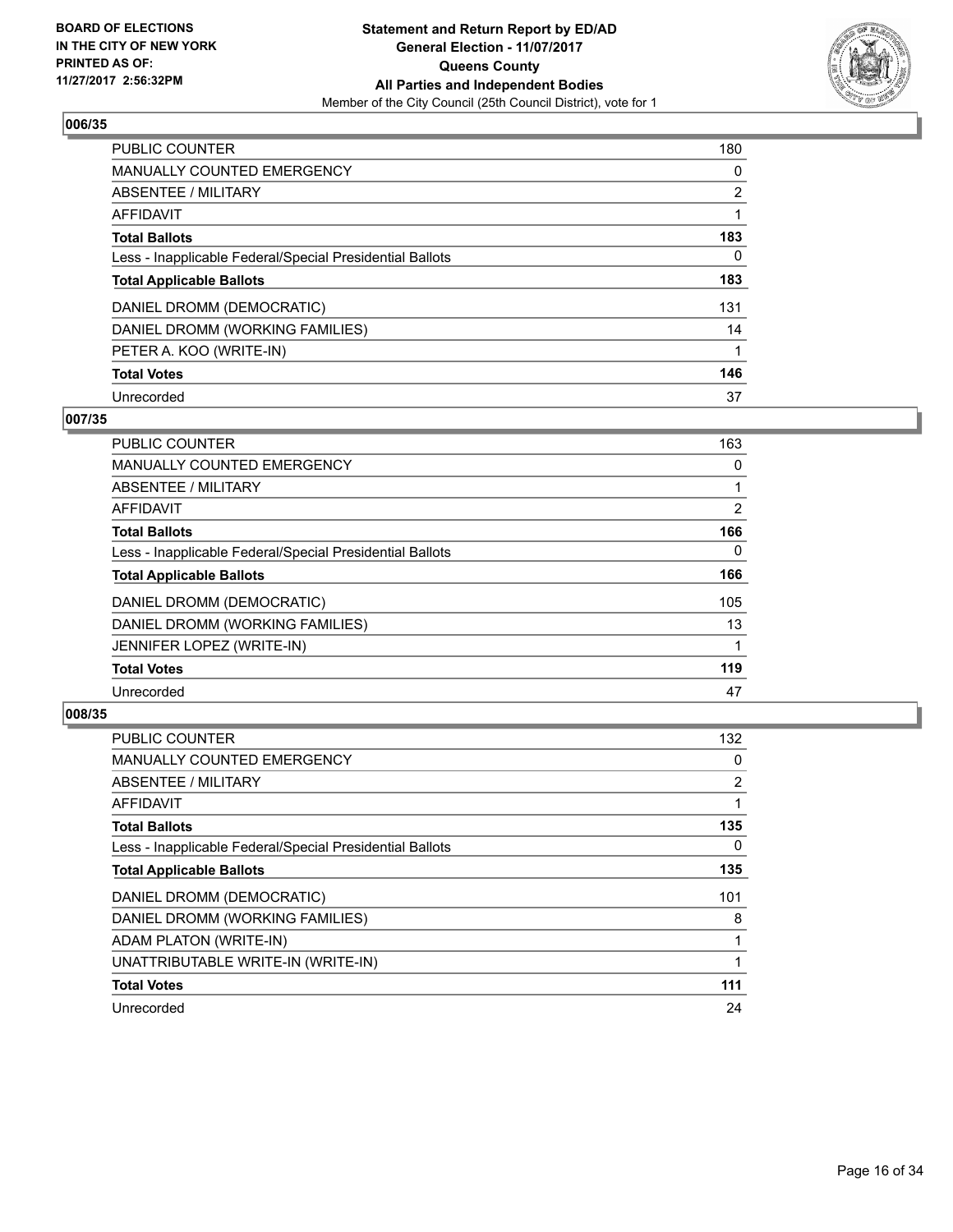

| PUBLIC COUNTER                                           | 168 |
|----------------------------------------------------------|-----|
| <b>MANUALLY COUNTED EMERGENCY</b>                        | 0   |
| <b>ABSENTEE / MILITARY</b>                               | 7   |
| <b>AFFIDAVIT</b>                                         | 0   |
| <b>Total Ballots</b>                                     | 175 |
| Less - Inapplicable Federal/Special Presidential Ballots | 0   |
| <b>Total Applicable Ballots</b>                          | 175 |
| DANIEL DROMM (DEMOCRATIC)                                | 129 |
| DANIEL DROMM (WORKING FAMILIES)                          | 11  |
| <b>Total Votes</b>                                       | 140 |
| Unrecorded                                               | 35  |

#### **010/35**

| <b>PUBLIC COUNTER</b>                                    | 185 |
|----------------------------------------------------------|-----|
| <b>MANUALLY COUNTED EMERGENCY</b>                        | 0   |
| ABSENTEE / MILITARY                                      | 2   |
| AFFIDAVIT                                                |     |
| <b>Total Ballots</b>                                     | 188 |
| Less - Inapplicable Federal/Special Presidential Ballots | 0   |
| <b>Total Applicable Ballots</b>                          | 188 |
| DANIEL DROMM (DEMOCRATIC)                                | 135 |
| DANIEL DROMM (WORKING FAMILIES)                          | 5   |
| <b>Total Votes</b>                                       | 140 |
| Unrecorded                                               | 48  |

| <b>PUBLIC COUNTER</b>                                    | 129 |
|----------------------------------------------------------|-----|
| <b>MANUALLY COUNTED EMERGENCY</b>                        | 0   |
| ABSENTEE / MILITARY                                      | 0   |
| AFFIDAVIT                                                | 0   |
| <b>Total Ballots</b>                                     | 129 |
| Less - Inapplicable Federal/Special Presidential Ballots | 0   |
| <b>Total Applicable Ballots</b>                          | 129 |
| DANIEL DROMM (DEMOCRATIC)                                | 92  |
| DANIEL DROMM (WORKING FAMILIES)                          | 8   |
| HIRAM MONSERRATE (WRITE-IN)                              |     |
| <b>Total Votes</b>                                       | 101 |
| Unrecorded                                               | 28  |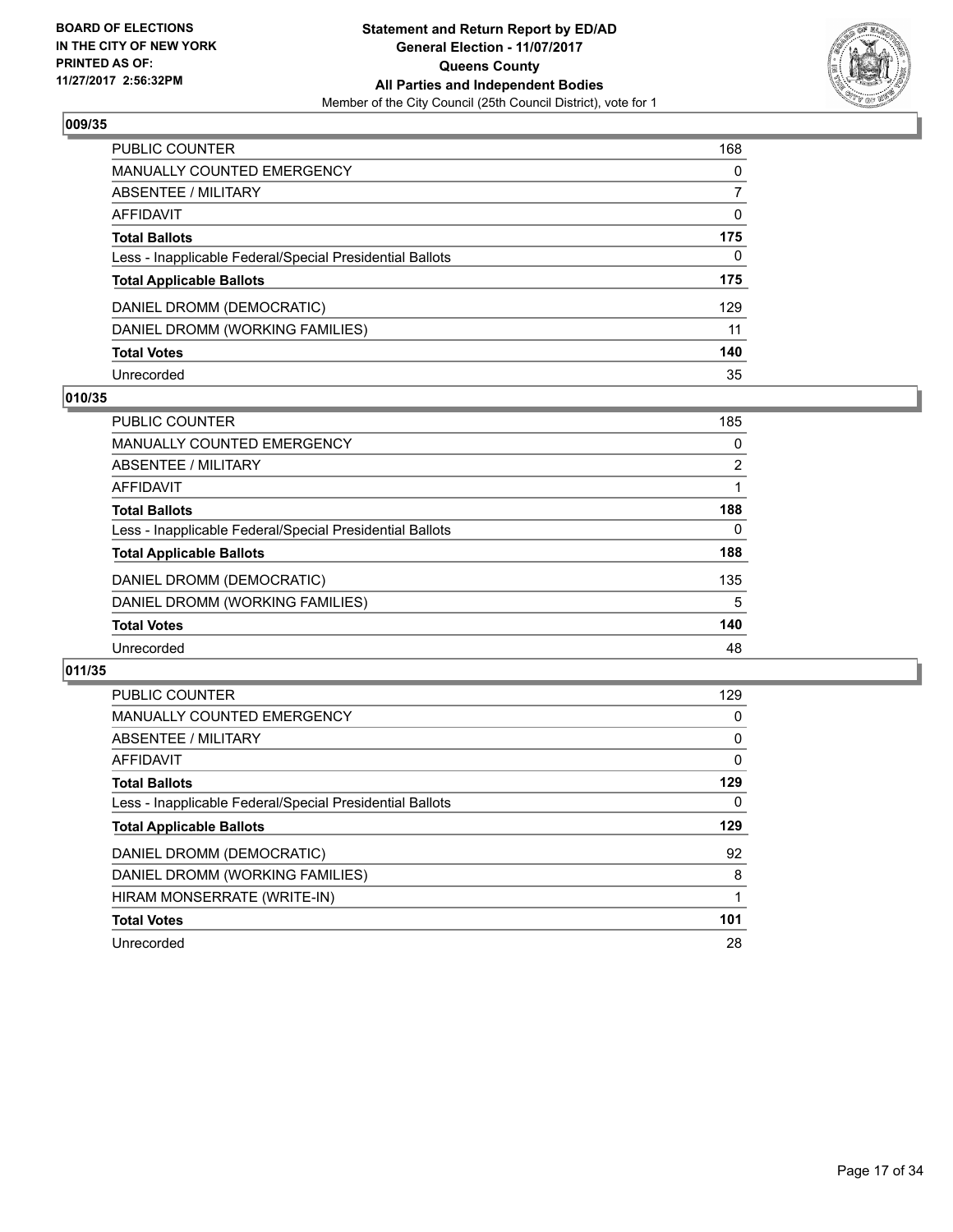

| <b>PUBLIC COUNTER</b>                                    | 199          |
|----------------------------------------------------------|--------------|
| MANUALLY COUNTED EMERGENCY                               | 0            |
| <b>ABSENTEE / MILITARY</b>                               | 3            |
| <b>AFFIDAVIT</b>                                         | 2            |
| <b>Total Ballots</b>                                     | 204          |
| Less - Inapplicable Federal/Special Presidential Ballots | $\mathbf{0}$ |
| <b>Total Applicable Ballots</b>                          | 204          |
| DANIEL DROMM (DEMOCRATIC)                                | 140          |
| DANIEL DROMM (WORKING FAMILIES)                          | 13           |
| <b>Total Votes</b>                                       | 153          |
| Unrecorded                                               | 51           |

#### **033/35**

| <b>PUBLIC COUNTER</b>                                    | 202            |
|----------------------------------------------------------|----------------|
| <b>MANUALLY COUNTED EMERGENCY</b>                        | 0              |
| ABSENTEE / MILITARY                                      | $\overline{7}$ |
| <b>AFFIDAVIT</b>                                         | 2              |
| <b>Total Ballots</b>                                     | 211            |
| Less - Inapplicable Federal/Special Presidential Ballots | 0              |
| <b>Total Applicable Ballots</b>                          | 211            |
| DANIEL DROMM (DEMOCRATIC)                                | 137            |
| DANIEL DROMM (WORKING FAMILIES)                          | 16             |
| KATHLEEN XI (WRITE-IN)                                   |                |
| KEVIN R. MEDINA (WRITE-IN)                               | 1              |
| <b>LESTER LIN (WRITE-IN)</b>                             |                |
| <b>Total Votes</b>                                       | 156            |
| Unrecorded                                               | 55             |

| PUBLIC COUNTER                                           | 13       |
|----------------------------------------------------------|----------|
| MANUALLY COUNTED EMERGENCY                               | 0        |
| ABSENTEE / MILITARY                                      | 0        |
| AFFIDAVIT                                                |          |
| <b>Total Ballots</b>                                     | 14       |
| Less - Inapplicable Federal/Special Presidential Ballots | $\Omega$ |
| <b>Total Applicable Ballots</b>                          | 14       |
| DANIEL DROMM (DEMOCRATIC)                                | 9        |
| DANIEL DROMM (WORKING FAMILIES)                          |          |
| <b>Total Votes</b>                                       | 10       |
| Unrecorded                                               | 4        |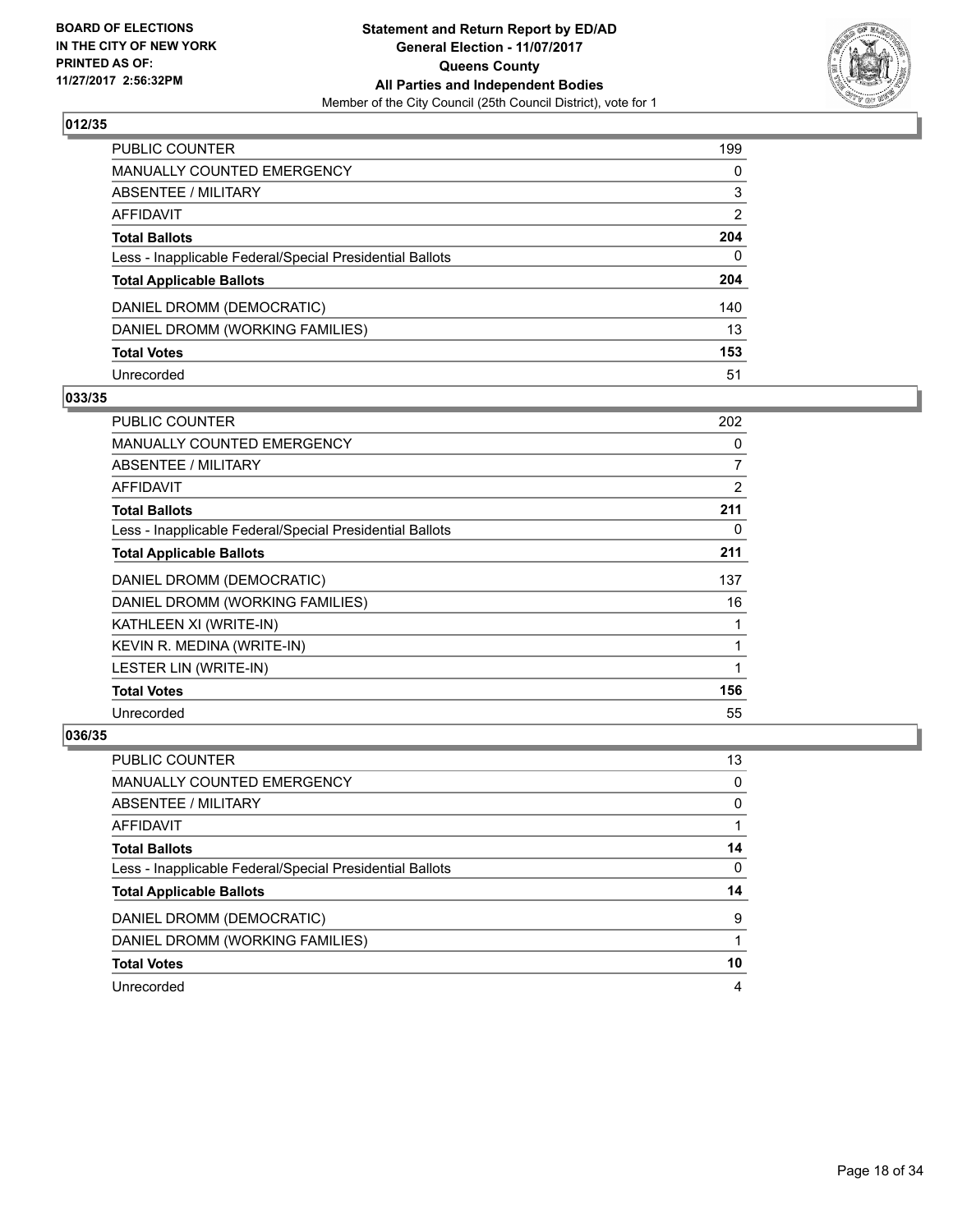

| <b>PUBLIC COUNTER</b>                                    | 148      |
|----------------------------------------------------------|----------|
| <b>MANUALLY COUNTED EMERGENCY</b>                        | 0        |
| ABSENTEE / MILITARY                                      | 2        |
| AFFIDAVIT                                                | $\Omega$ |
| <b>Total Ballots</b>                                     | 150      |
| Less - Inapplicable Federal/Special Presidential Ballots | 0        |
| <b>Total Applicable Ballots</b>                          | 150      |
| DANIEL DROMM (DEMOCRATIC)                                | 107      |
| DANIEL DROMM (WORKING FAMILIES)                          | 14       |
| <b>Total Votes</b>                                       | 121      |
| Unrecorded                                               | 29       |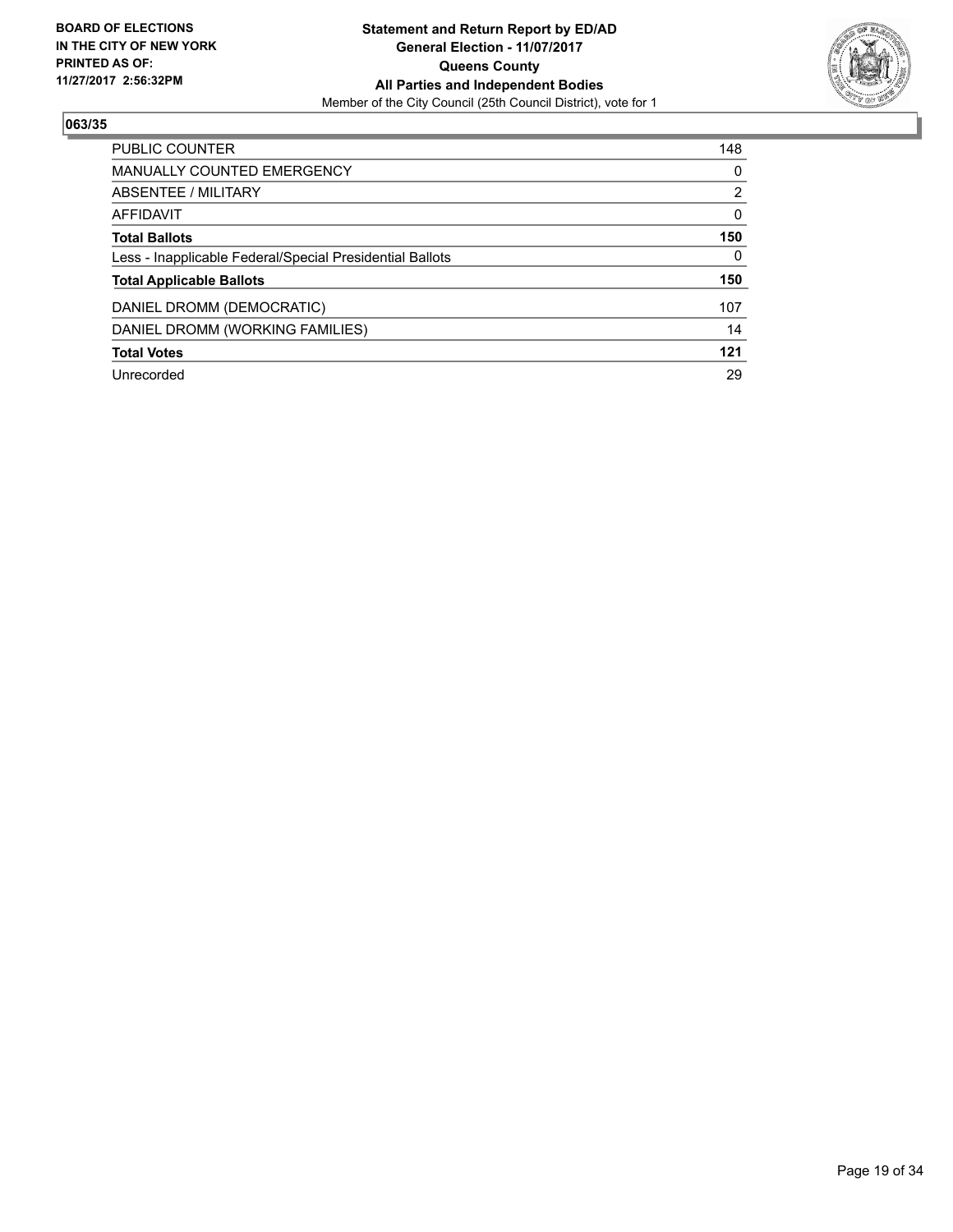

| <b>PUBLIC COUNTER</b>                                    | 25 |
|----------------------------------------------------------|----|
| <b>MANUALLY COUNTED EMERGENCY</b>                        | 0  |
| ABSENTEE / MILITARY                                      | 0  |
| AFFIDAVIT                                                | 0  |
| <b>Total Ballots</b>                                     | 25 |
| Less - Inapplicable Federal/Special Presidential Ballots | 0  |
| <b>Total Applicable Ballots</b>                          | 25 |
| DANIEL DROMM (DEMOCRATIC)                                | 18 |
| DANIEL DROMM (WORKING FAMILIES)                          | 0  |
| <b>Total Votes</b>                                       | 18 |
| Unrecorded                                               | 7  |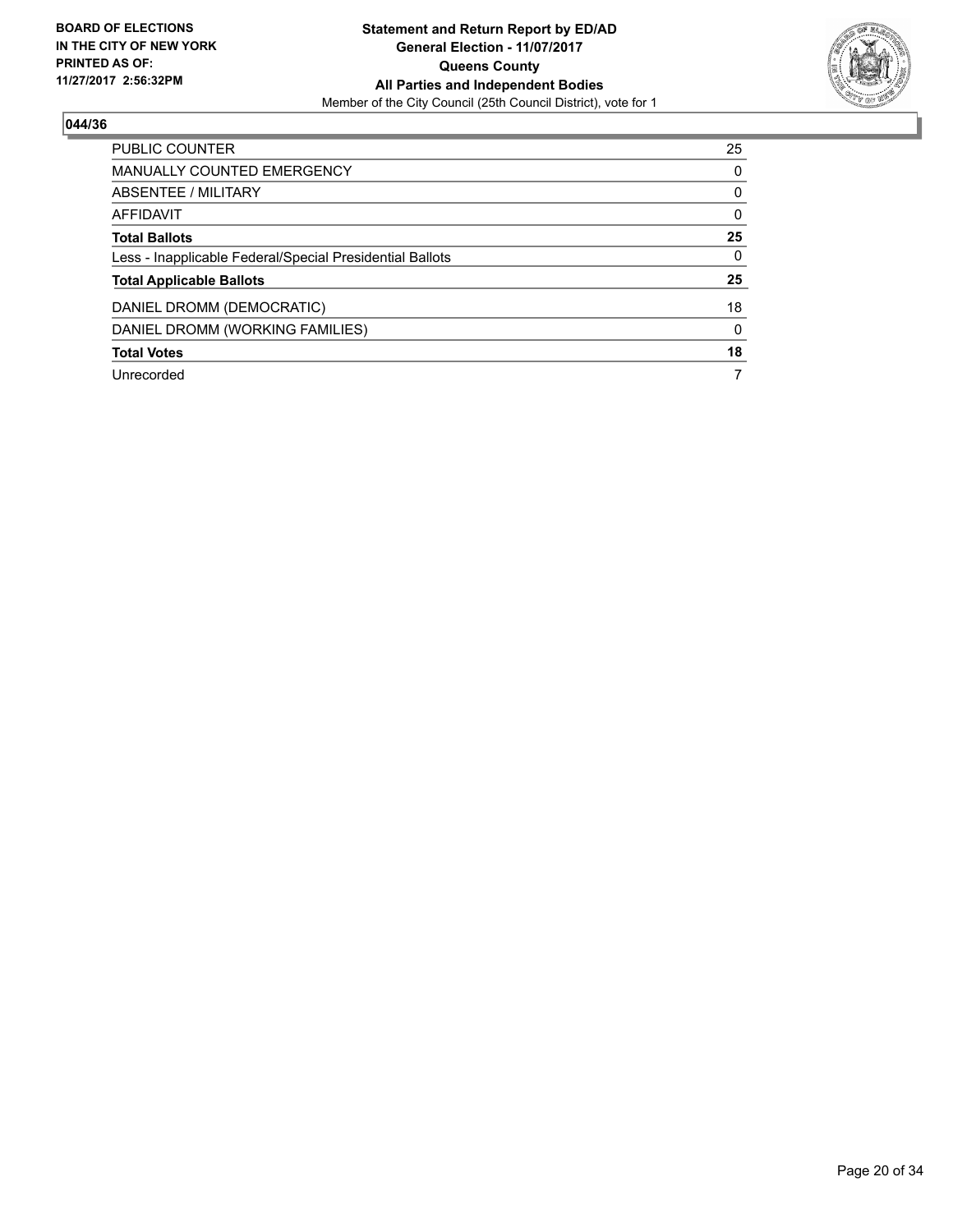

| PUBLIC COUNTER                                           | 128          |
|----------------------------------------------------------|--------------|
| MANUALLY COUNTED EMERGENCY                               | 0            |
| <b>ABSENTEE / MILITARY</b>                               | 2            |
| <b>AFFIDAVIT</b>                                         | 0            |
| <b>Total Ballots</b>                                     | 130          |
| Less - Inapplicable Federal/Special Presidential Ballots | $\mathbf{0}$ |
| <b>Total Applicable Ballots</b>                          | 130          |
| DANIEL DROMM (DEMOCRATIC)                                | 102          |
| DANIEL DROMM (WORKING FAMILIES)                          | 3            |
| <b>Total Votes</b>                                       | 105          |
| Unrecorded                                               | 25           |

### **013/39**

| <b>PUBLIC COUNTER</b>                                    | 146 |
|----------------------------------------------------------|-----|
| MANUALLY COUNTED EMERGENCY                               | 0   |
| ABSENTEE / MILITARY                                      |     |
| AFFIDAVIT                                                |     |
| <b>Total Ballots</b>                                     | 148 |
| Less - Inapplicable Federal/Special Presidential Ballots | 0   |
| <b>Total Applicable Ballots</b>                          | 148 |
| DANIEL DROMM (DEMOCRATIC)                                | 103 |
| DANIEL DROMM (WORKING FAMILIES)                          | 14  |
| <b>Total Votes</b>                                       | 117 |
| Unrecorded                                               | 31  |

| <b>PUBLIC COUNTER</b>                                    | 143            |
|----------------------------------------------------------|----------------|
| <b>MANUALLY COUNTED EMERGENCY</b>                        | 0              |
| ABSENTEE / MILITARY                                      | $\overline{2}$ |
| <b>AFFIDAVIT</b>                                         | 2              |
| <b>Total Ballots</b>                                     | 147            |
| Less - Inapplicable Federal/Special Presidential Ballots | 0              |
| <b>Total Applicable Ballots</b>                          | 147            |
| DANIEL DROMM (DEMOCRATIC)                                | 115            |
| DANIEL DROMM (WORKING FAMILIES)                          | 12             |
| <b>Total Votes</b>                                       | 127            |
| Unrecorded                                               | 20             |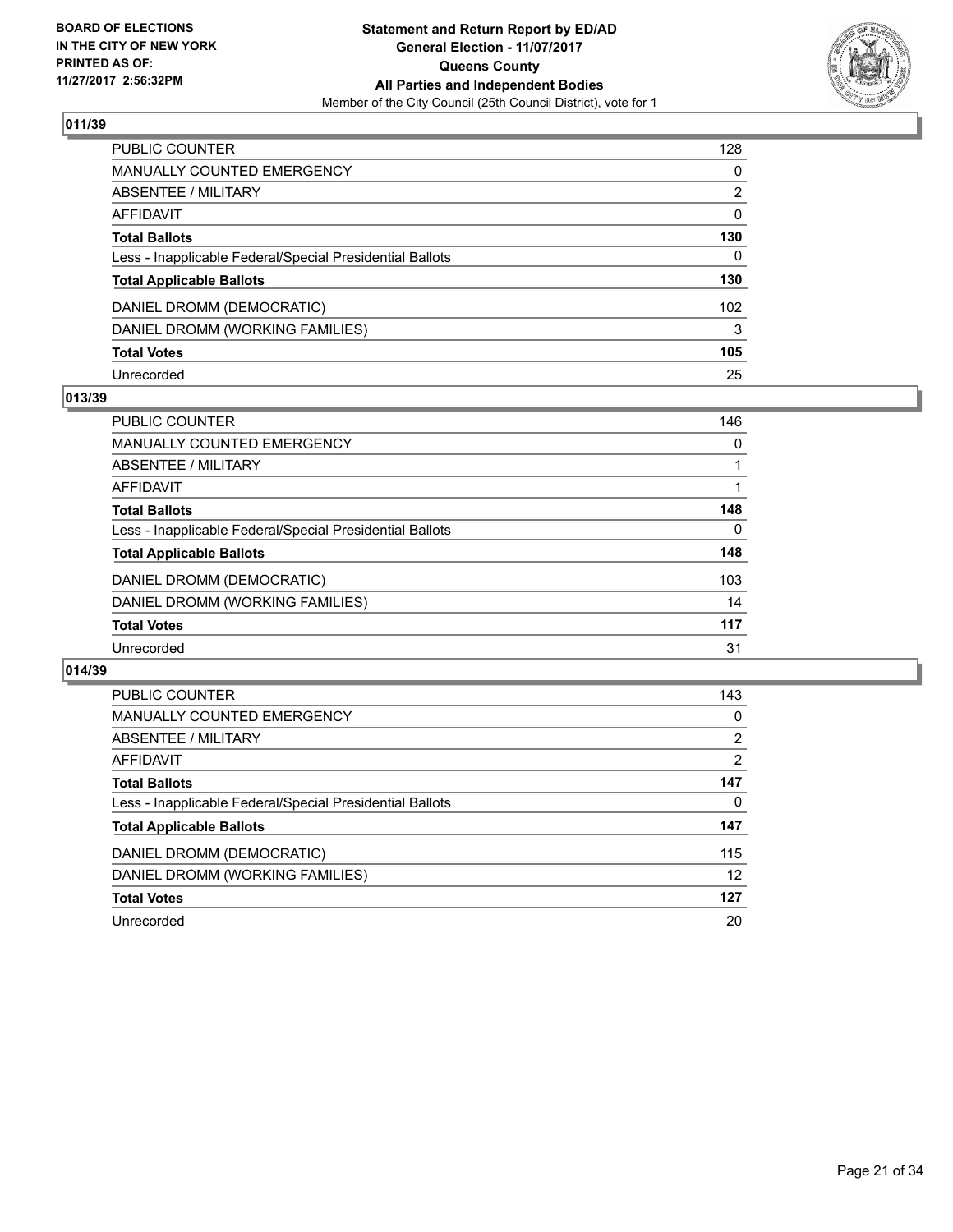

| <b>PUBLIC COUNTER</b>                                    | 184 |
|----------------------------------------------------------|-----|
| <b>MANUALLY COUNTED EMERGENCY</b>                        | 0   |
| ABSENTEE / MILITARY                                      |     |
| <b>AFFIDAVIT</b>                                         | 3   |
| <b>Total Ballots</b>                                     | 188 |
| Less - Inapplicable Federal/Special Presidential Ballots | 0   |
| <b>Total Applicable Ballots</b>                          | 188 |
| DANIEL DROMM (DEMOCRATIC)                                | 144 |
| DANIEL DROMM (WORKING FAMILIES)                          | 10  |
| COSTA CONSTANTINIDES (WRITE-IN)                          |     |
| UNATTRIBUTABLE WRITE-IN (WRITE-IN)                       |     |
| <b>Total Votes</b>                                       | 156 |
| Unrecorded                                               | 32  |

# **016/39**

| <b>PUBLIC COUNTER</b>                                    | 219            |
|----------------------------------------------------------|----------------|
| <b>MANUALLY COUNTED EMERGENCY</b>                        | 0              |
| ABSENTEE / MILITARY                                      | 5              |
| <b>AFFIDAVIT</b>                                         | 4              |
| <b>Total Ballots</b>                                     | 228            |
| Less - Inapplicable Federal/Special Presidential Ballots | 0              |
| <b>Total Applicable Ballots</b>                          | 228            |
| DANIEL DROMM (DEMOCRATIC)                                | 156            |
| DANIEL DROMM (WORKING FAMILIES)                          | 13             |
| PETER A. KOO (WRITE-IN)                                  | $\overline{2}$ |
| UNATTRIBUTABLE WRITE-IN (WRITE-IN)                       |                |
| <b>Total Votes</b>                                       | 172            |
| Unrecorded                                               | 56             |

| PUBLIC COUNTER                                           | 210 |
|----------------------------------------------------------|-----|
| MANUALLY COUNTED EMERGENCY                               | 0   |
| ABSENTEE / MILITARY                                      |     |
| AFFIDAVIT                                                | 4   |
| <b>Total Ballots</b>                                     | 215 |
| Less - Inapplicable Federal/Special Presidential Ballots | 0   |
| <b>Total Applicable Ballots</b>                          | 215 |
| DANIEL DROMM (DEMOCRATIC)                                | 154 |
| DANIEL DROMM (WORKING FAMILIES)                          | 8   |
| FRANCISCO MOYA (WRITE-IN)                                |     |
| <b>JOVAN GONZALES (WRITE-IN)</b>                         |     |
| UNATTRIBUTABLE WRITE-IN (WRITE-IN)                       |     |
| <b>Total Votes</b>                                       | 165 |
| Unrecorded                                               | 50  |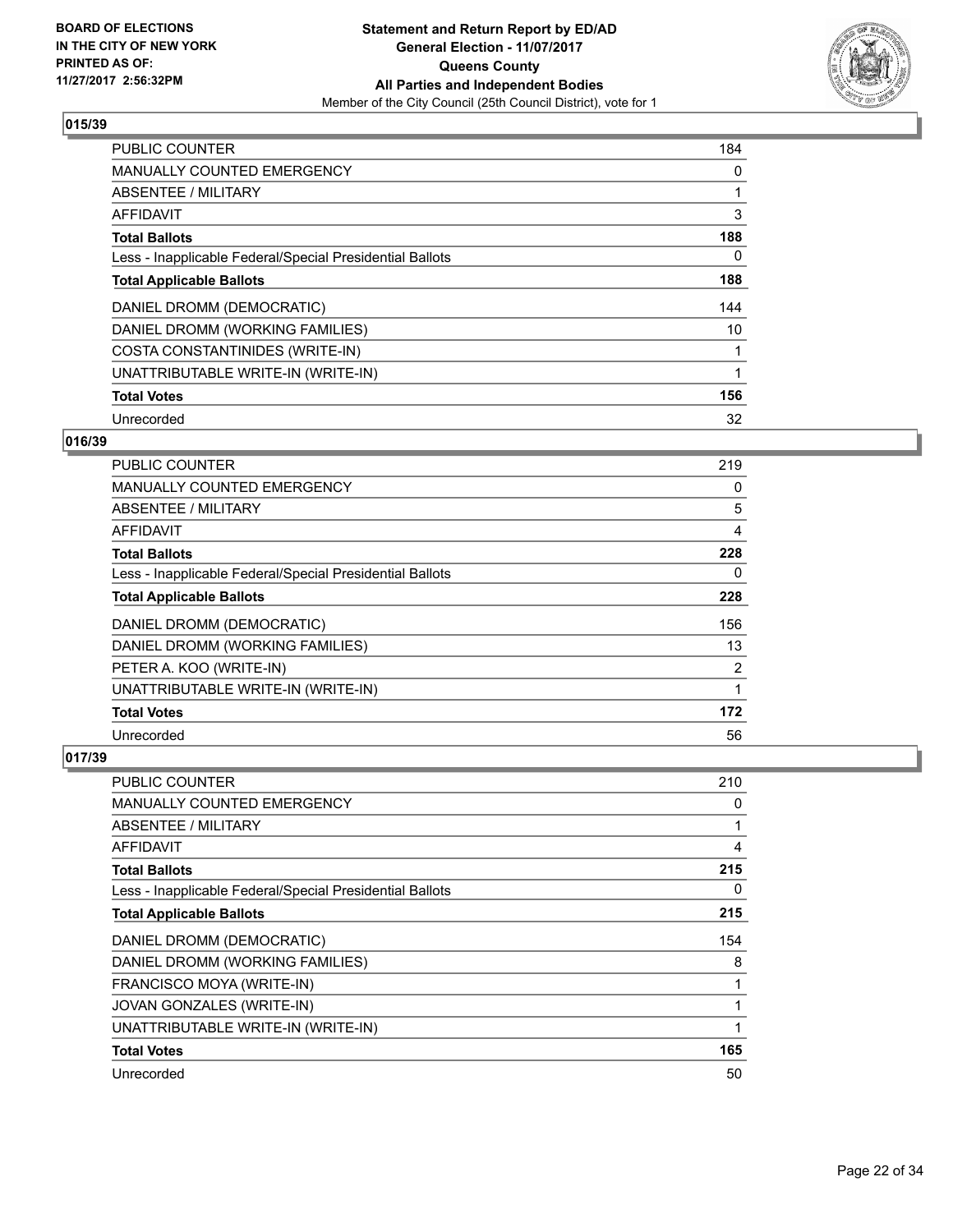

| <b>PUBLIC COUNTER</b>                                    | 289 |
|----------------------------------------------------------|-----|
| <b>MANUALLY COUNTED EMERGENCY</b>                        | 0   |
| ABSENTEE / MILITARY                                      | 9   |
| AFFIDAVIT                                                |     |
| <b>Total Ballots</b>                                     | 299 |
| Less - Inapplicable Federal/Special Presidential Ballots | 0   |
| <b>Total Applicable Ballots</b>                          | 299 |
| DANIEL DROMM (DEMOCRATIC)                                | 216 |
| DANIEL DROMM (WORKING FAMILIES)                          | 31  |
| JAMES J DILLON (WRITE-IN)                                |     |
| <b>Total Votes</b>                                       | 248 |
| Unrecorded                                               | 51  |

#### **020/39**

| <b>PUBLIC COUNTER</b>                                    | 17 |
|----------------------------------------------------------|----|
| MANUALLY COUNTED EMERGENCY                               | 0  |
| ABSENTEE / MILITARY                                      | 0  |
| AFFIDAVIT                                                | 0  |
| <b>Total Ballots</b>                                     | 17 |
| Less - Inapplicable Federal/Special Presidential Ballots | 0  |
| <b>Total Applicable Ballots</b>                          | 17 |
| DANIEL DROMM (DEMOCRATIC)                                | 12 |
| DANIEL DROMM (WORKING FAMILIES)                          |    |
| <b>Total Votes</b>                                       | 13 |
| Unrecorded                                               | 4  |

| <b>PUBLIC COUNTER</b>                                    | 22 |
|----------------------------------------------------------|----|
| <b>MANUALLY COUNTED EMERGENCY</b>                        | 0  |
| ABSENTEE / MILITARY                                      | 0  |
| AFFIDAVIT                                                | 0  |
| <b>Total Ballots</b>                                     | 22 |
| Less - Inapplicable Federal/Special Presidential Ballots | 0  |
| <b>Total Applicable Ballots</b>                          | 22 |
| DANIEL DROMM (DEMOCRATIC)                                | 15 |
| DANIEL DROMM (WORKING FAMILIES)                          | 4  |
| <b>Total Votes</b>                                       | 19 |
| Unrecorded                                               | 3  |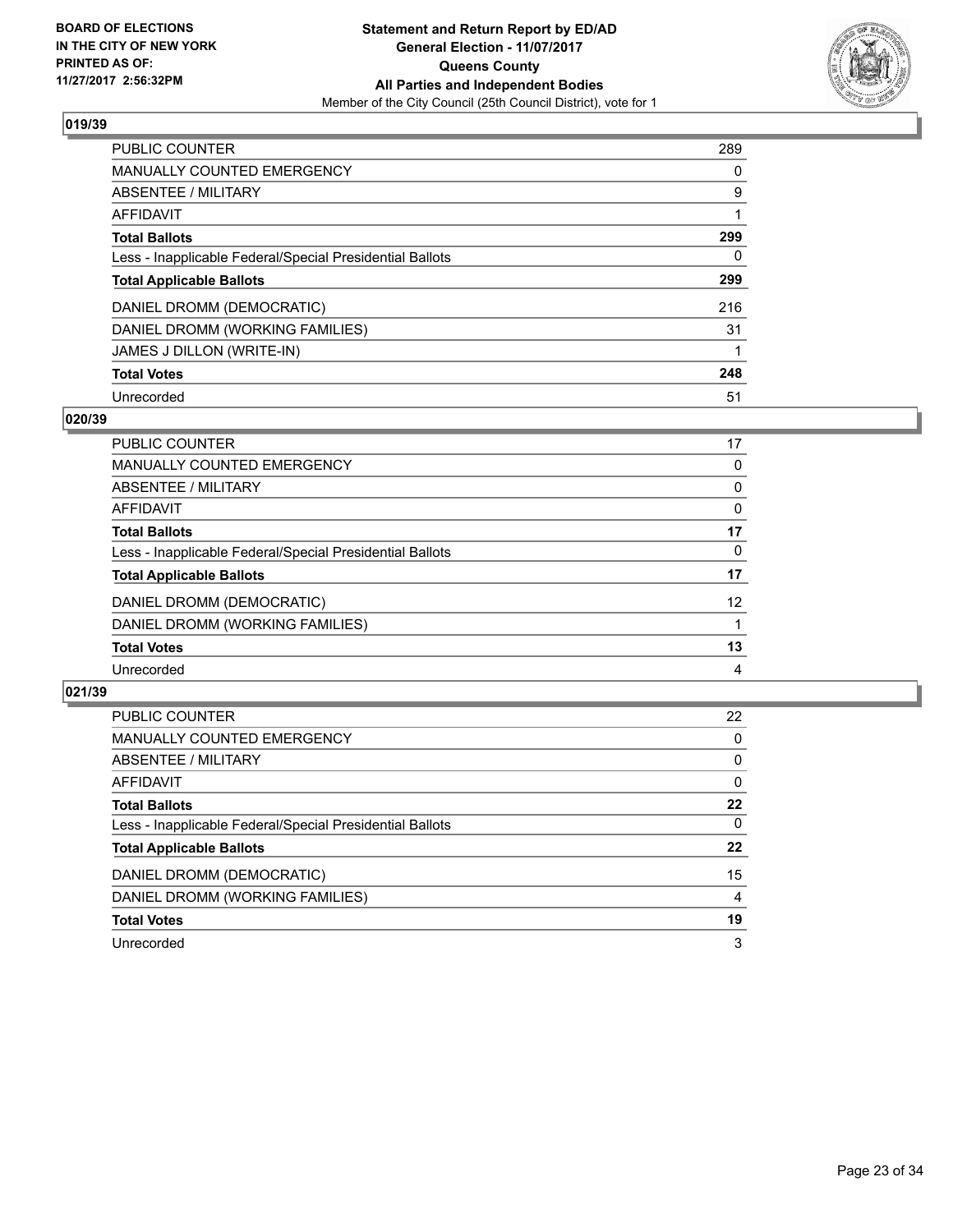

| PUBLIC COUNTER                                           | 143          |
|----------------------------------------------------------|--------------|
| <b>MANUALLY COUNTED EMERGENCY</b>                        | 0            |
| <b>ABSENTEE / MILITARY</b>                               | 3            |
| AFFIDAVIT                                                | 0            |
| <b>Total Ballots</b>                                     | 146          |
| Less - Inapplicable Federal/Special Presidential Ballots | $\mathbf{0}$ |
| <b>Total Applicable Ballots</b>                          | 146          |
| DANIEL DROMM (DEMOCRATIC)                                | 112          |
| DANIEL DROMM (WORKING FAMILIES)                          | 7            |
| <b>Total Votes</b>                                       | 119          |
| Unrecorded                                               | 27           |

### **024/39**

| <b>PUBLIC COUNTER</b>                                    | 58 |
|----------------------------------------------------------|----|
| <b>MANUALLY COUNTED EMERGENCY</b>                        | 0  |
| ABSENTEE / MILITARY                                      | 0  |
| AFFIDAVIT                                                |    |
| <b>Total Ballots</b>                                     | 59 |
| Less - Inapplicable Federal/Special Presidential Ballots | 0  |
| <b>Total Applicable Ballots</b>                          | 59 |
| DANIEL DROMM (DEMOCRATIC)                                | 41 |
| DANIEL DROMM (WORKING FAMILIES)                          | 6  |
| MICKEY MOUSE (WRITE-IN)                                  |    |
| UNATTRIBUTABLE WRITE-IN (WRITE-IN)                       |    |
| <b>Total Votes</b>                                       | 49 |
| Unrecorded                                               | 10 |

| <b>PUBLIC COUNTER</b>                                    | 126 |
|----------------------------------------------------------|-----|
| MANUALLY COUNTED EMERGENCY                               | 0   |
| ABSENTEE / MILITARY                                      | 4   |
| AFFIDAVIT                                                | 2   |
| <b>Total Ballots</b>                                     | 132 |
| Less - Inapplicable Federal/Special Presidential Ballots | 0   |
| <b>Total Applicable Ballots</b>                          | 132 |
| DANIEL DROMM (DEMOCRATIC)                                | 88  |
| DANIEL DROMM (WORKING FAMILIES)                          | 10  |
| HILLARY CLINTON (WRITE-IN)                               | 1   |
| UNATTRIBUTABLE WRITE-IN (WRITE-IN)                       |     |
| <b>Total Votes</b>                                       | 100 |
| Unrecorded                                               | 32  |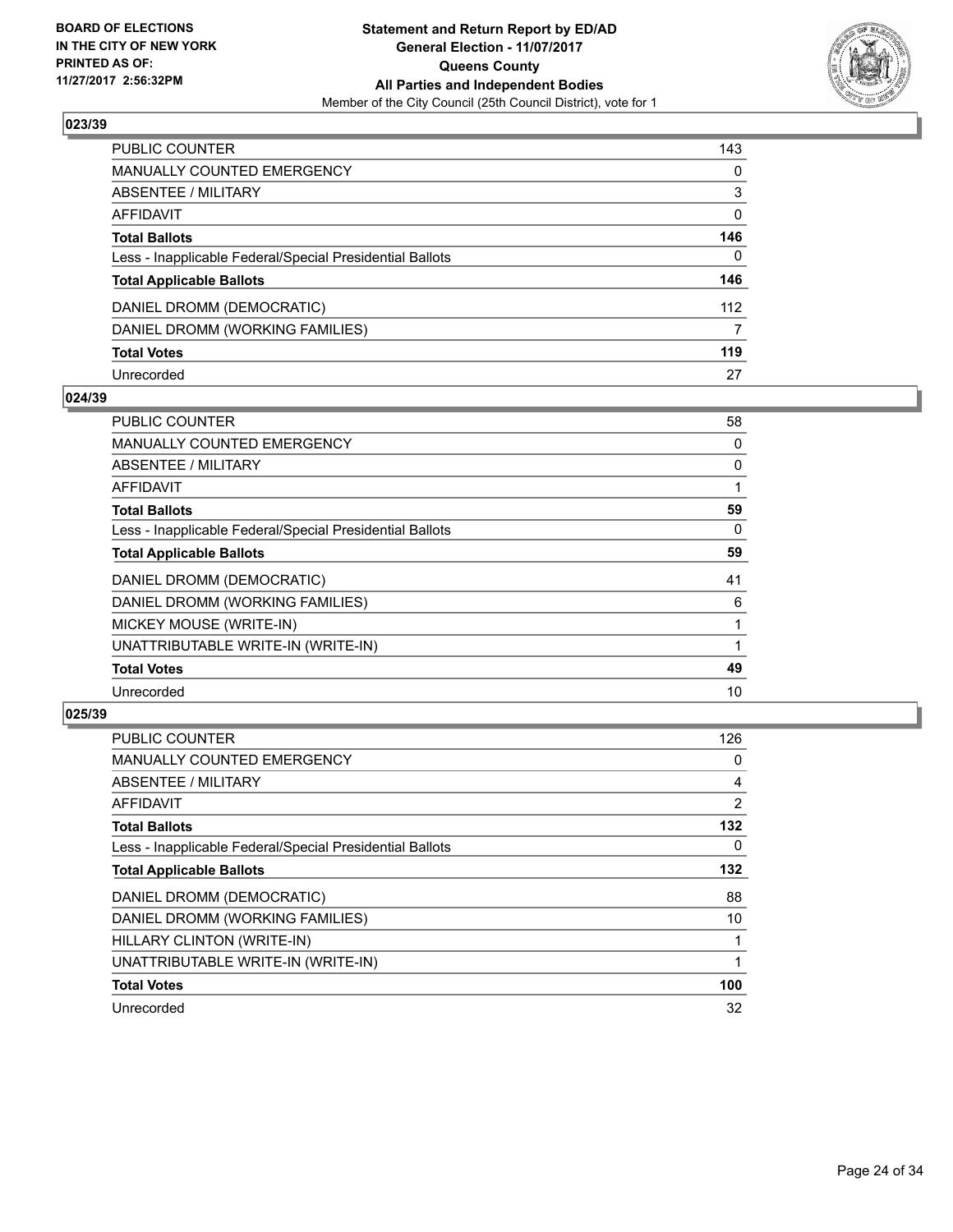

| PUBLIC COUNTER                                           | 129 |
|----------------------------------------------------------|-----|
| <b>MANUALLY COUNTED EMERGENCY</b>                        | 0   |
| ABSENTEE / MILITARY                                      | 3   |
| AFFIDAVIT                                                | 0   |
| <b>Total Ballots</b>                                     | 132 |
| Less - Inapplicable Federal/Special Presidential Ballots | 0   |
| <b>Total Applicable Ballots</b>                          | 132 |
| DANIEL DROMM (DEMOCRATIC)                                | 86  |
| DANIEL DROMM (WORKING FAMILIES)                          | 17  |
| <b>Total Votes</b>                                       | 103 |
| Unrecorded                                               | 29  |

#### **027/39**

| <b>PUBLIC COUNTER</b>                                    | 128 |
|----------------------------------------------------------|-----|
| MANUALLY COUNTED EMERGENCY                               | 0   |
| ABSENTEE / MILITARY                                      | 0   |
| AFFIDAVIT                                                | 2   |
| <b>Total Ballots</b>                                     | 130 |
| Less - Inapplicable Federal/Special Presidential Ballots | 0   |
| <b>Total Applicable Ballots</b>                          | 130 |
| DANIEL DROMM (DEMOCRATIC)                                | 105 |
| DANIEL DROMM (WORKING FAMILIES)                          | 5   |
| <b>Total Votes</b>                                       | 110 |
| Unrecorded                                               | 20  |

| <b>PUBLIC COUNTER</b>                                    | 167 |
|----------------------------------------------------------|-----|
| <b>MANUALLY COUNTED EMERGENCY</b>                        | 0   |
| ABSENTEE / MILITARY                                      | 3   |
| AFFIDAVIT                                                | 0   |
| <b>Total Ballots</b>                                     | 170 |
| Less - Inapplicable Federal/Special Presidential Ballots | 0   |
| <b>Total Applicable Ballots</b>                          | 170 |
| DANIEL DROMM (DEMOCRATIC)                                | 126 |
| DANIEL DROMM (WORKING FAMILIES)                          | 8   |
| MARVIN R. JEFFCOAT (WRITE-IN)                            | 1   |
| UNATTRIBUTABLE WRITE-IN (WRITE-IN)                       | 2   |
| <b>Total Votes</b>                                       | 137 |
| Unrecorded                                               | 33  |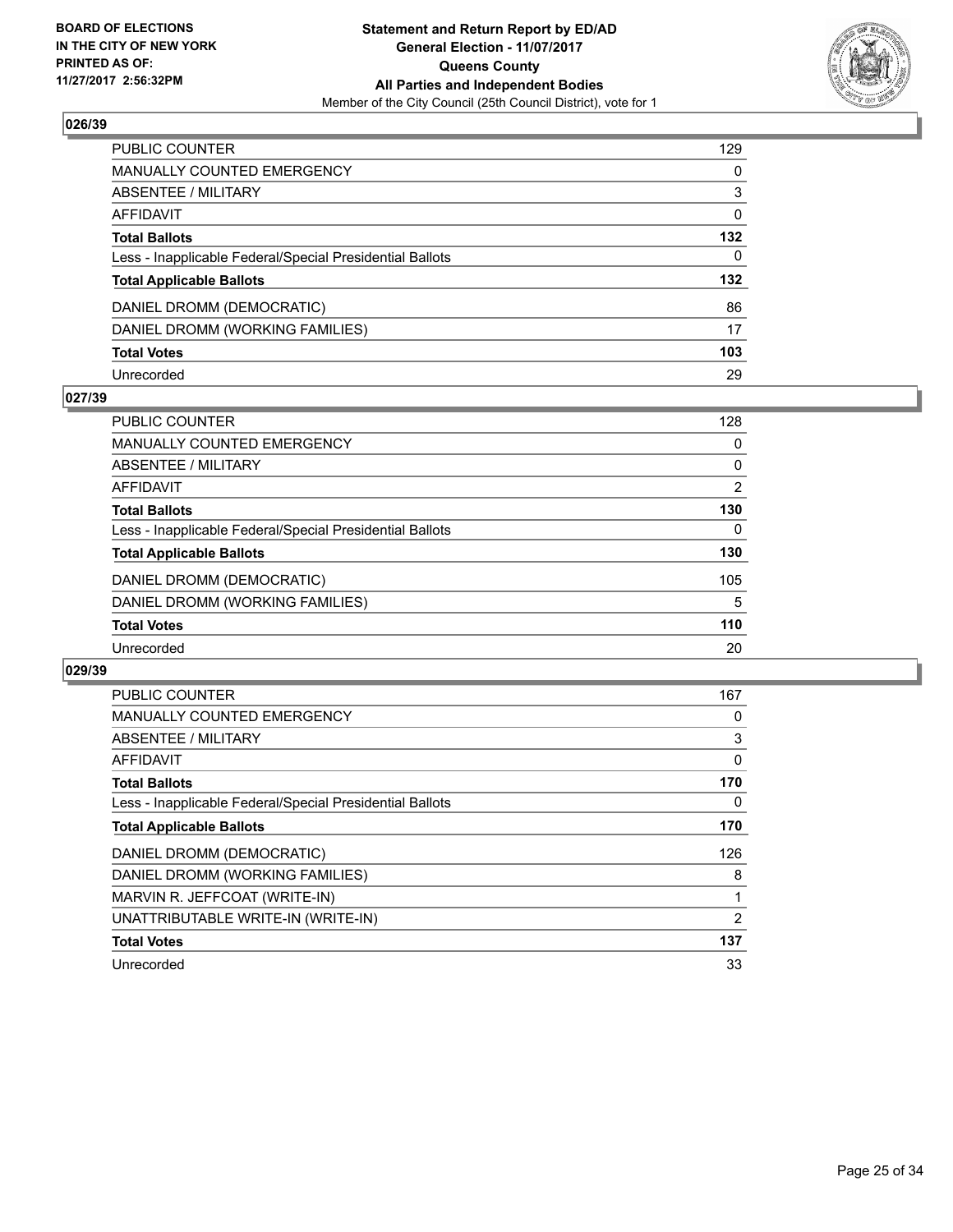

| <b>PUBLIC COUNTER</b>                                    | 181 |
|----------------------------------------------------------|-----|
| <b>MANUALLY COUNTED EMERGENCY</b>                        | 0   |
| ABSENTEE / MILITARY                                      |     |
| AFFIDAVIT                                                | 0   |
| <b>Total Ballots</b>                                     | 182 |
| Less - Inapplicable Federal/Special Presidential Ballots | 0   |
| <b>Total Applicable Ballots</b>                          | 182 |
| DANIEL DROMM (DEMOCRATIC)                                | 132 |
| DANIEL DROMM (WORKING FAMILIES)                          | 15  |
| UNATTRIBUTABLE WRITE-IN (WRITE-IN)                       | 1   |
| <b>Total Votes</b>                                       | 148 |
| Unrecorded                                               | 34  |

#### **031/39**

| <b>PUBLIC COUNTER</b>                                    | 134      |
|----------------------------------------------------------|----------|
| <b>MANUALLY COUNTED EMERGENCY</b>                        | 0        |
| ABSENTEE / MILITARY                                      |          |
| <b>AFFIDAVIT</b>                                         |          |
| <b>Total Ballots</b>                                     | 136      |
| Less - Inapplicable Federal/Special Presidential Ballots | $\Omega$ |
| <b>Total Applicable Ballots</b>                          | 136      |
| DANIEL DROMM (DEMOCRATIC)                                | 93       |
| DANIEL DROMM (WORKING FAMILIES)                          | 7        |
| UNATTRIBUTABLE WRITE-IN (WRITE-IN)                       |          |
| <b>Total Votes</b>                                       | 101      |
| Unrecorded                                               | 35       |

| <b>PUBLIC COUNTER</b>                                    | 95       |
|----------------------------------------------------------|----------|
| <b>MANUALLY COUNTED EMERGENCY</b>                        | 0        |
| ABSENTEE / MILITARY                                      | 3        |
| AFFIDAVIT                                                |          |
| <b>Total Ballots</b>                                     | 99       |
| Less - Inapplicable Federal/Special Presidential Ballots | 0        |
| <b>Total Applicable Ballots</b>                          | 99       |
| DANIEL DROMM (DEMOCRATIC)                                | 80       |
| DANIEL DROMM (WORKING FAMILIES)                          | $\Omega$ |
| <b>Total Votes</b>                                       | 80       |
| Unrecorded                                               | 19       |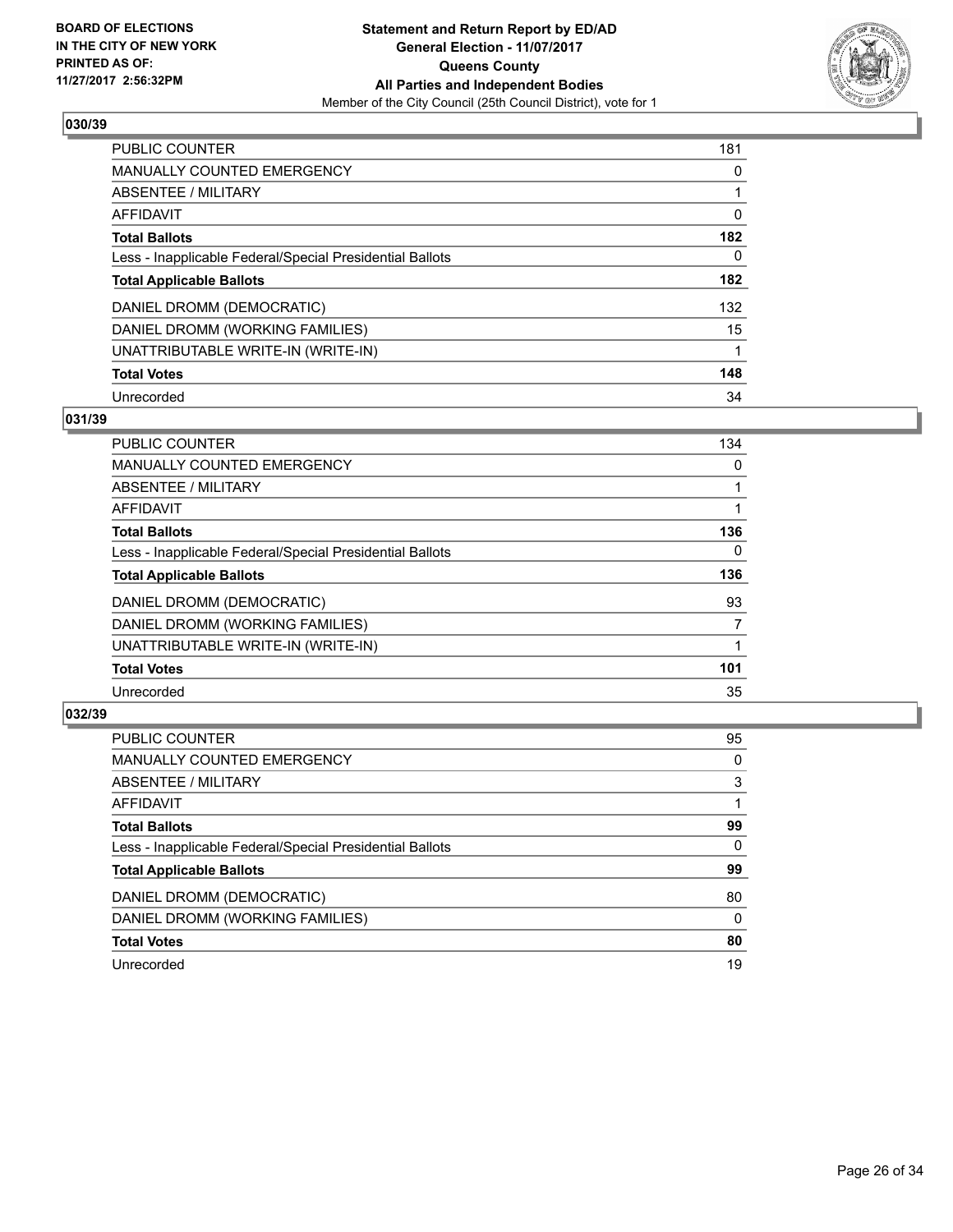

| <b>PUBLIC COUNTER</b>                                    | 86 |
|----------------------------------------------------------|----|
| <b>MANUALLY COUNTED EMERGENCY</b>                        | 0  |
| ABSENTEE / MILITARY                                      | 5  |
| <b>AFFIDAVIT</b>                                         | 0  |
| <b>Total Ballots</b>                                     | 91 |
| Less - Inapplicable Federal/Special Presidential Ballots | 0  |
| <b>Total Applicable Ballots</b>                          | 91 |
| DANIEL DROMM (DEMOCRATIC)                                | 62 |
| DANIEL DROMM (WORKING FAMILIES)                          | 14 |
| VICTORIA CHAVEZ (WRITE-IN)                               |    |
| <b>Total Votes</b>                                       | 77 |
| Unrecorded                                               | 14 |

#### **034/39**

| <b>PUBLIC COUNTER</b>                                    | 159            |
|----------------------------------------------------------|----------------|
| <b>MANUALLY COUNTED EMERGENCY</b>                        | 0              |
| ABSENTEE / MILITARY                                      |                |
| <b>AFFIDAVIT</b>                                         | 0              |
| <b>Total Ballots</b>                                     | 160            |
| Less - Inapplicable Federal/Special Presidential Ballots | 0              |
| <b>Total Applicable Ballots</b>                          | 160            |
| DANIEL DROMM (DEMOCRATIC)                                | 113            |
| DANIEL DROMM (WORKING FAMILIES)                          | 17             |
| DONALD DUCK (WRITE-IN)                                   |                |
| PARIS HILTON (WRITE-IN)                                  | 1              |
| PAUL D. GRAZIANO (WRITE-IN)                              | 1              |
| UNATTRIBUTABLE WRITE-IN (WRITE-IN)                       | $\overline{2}$ |
| <b>Total Votes</b>                                       | 135            |
| Unrecorded                                               | 25             |

| <b>PUBLIC COUNTER</b>                                    | 102 |
|----------------------------------------------------------|-----|
| <b>MANUALLY COUNTED EMERGENCY</b>                        | 0   |
| ABSENTEE / MILITARY                                      | 3   |
| AFFIDAVIT                                                | 0   |
| <b>Total Ballots</b>                                     | 105 |
| Less - Inapplicable Federal/Special Presidential Ballots | 0   |
| <b>Total Applicable Ballots</b>                          | 105 |
| DANIEL DROMM (DEMOCRATIC)                                | 61  |
| DANIEL DROMM (WORKING FAMILIES)                          | 11  |
| RORY LANCMAN (WRITE-IN)                                  |     |
| <b>Total Votes</b>                                       | 73  |
| Unrecorded                                               | 32  |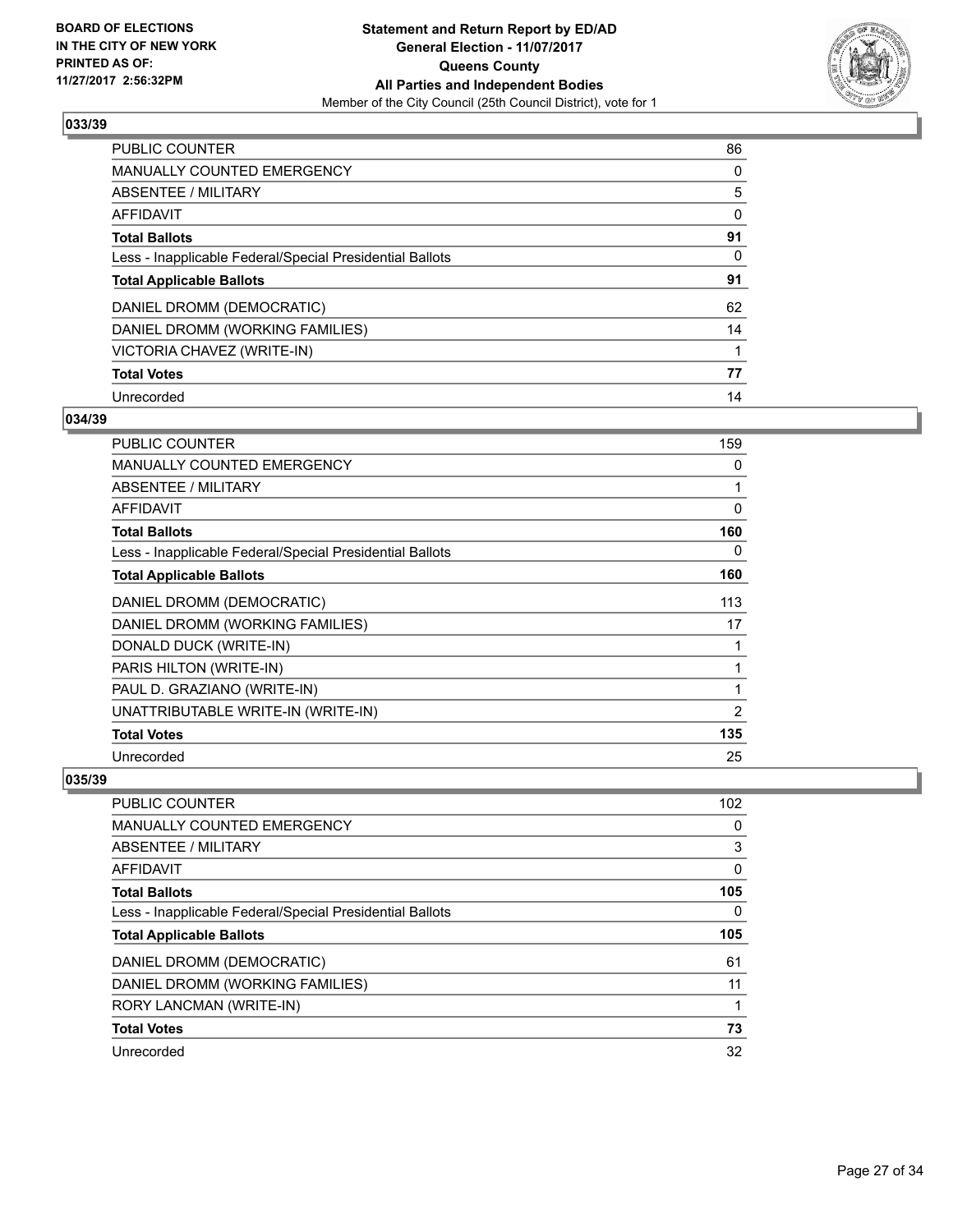

| <b>PUBLIC COUNTER</b>                                    | 163 |
|----------------------------------------------------------|-----|
| <b>MANUALLY COUNTED EMERGENCY</b>                        | 0   |
| <b>ABSENTEE / MILITARY</b>                               |     |
| <b>AFFIDAVIT</b>                                         |     |
| <b>Total Ballots</b>                                     | 165 |
| Less - Inapplicable Federal/Special Presidential Ballots | 0   |
| <b>Total Applicable Ballots</b>                          | 165 |
| DANIEL DROMM (DEMOCRATIC)                                | 122 |
| DANIEL DROMM (WORKING FAMILIES)                          | 8   |
| <b>Total Votes</b>                                       | 130 |
| Unrecorded                                               | 35  |

#### **038/39**

| PUBLIC COUNTER                                           | 97             |
|----------------------------------------------------------|----------------|
| <b>MANUALLY COUNTED EMERGENCY</b>                        | 0              |
| ABSENTEE / MILITARY                                      | $\overline{2}$ |
| <b>AFFIDAVIT</b>                                         |                |
| <b>Total Ballots</b>                                     | 100            |
| Less - Inapplicable Federal/Special Presidential Ballots | 0              |
| <b>Total Applicable Ballots</b>                          | 100            |
| DANIEL DROMM (DEMOCRATIC)                                | 82             |
| DANIEL DROMM (WORKING FAMILIES)                          | 6              |
| <b>Total Votes</b>                                       | 88             |
| Unrecorded                                               | 12             |
|                                                          |                |

#### **039/39 COMBINED into: 040/39**

| <b>PUBLIC COUNTER</b>                                    | 42 |
|----------------------------------------------------------|----|
| <b>MANUALLY COUNTED EMERGENCY</b>                        | 0  |
| ABSENTEE / MILITARY                                      | 4  |
| AFFIDAVIT                                                | 0  |
| <b>Total Ballots</b>                                     | 46 |
| Less - Inapplicable Federal/Special Presidential Ballots | 0  |
| <b>Total Applicable Ballots</b>                          | 46 |
| DANIEL DROMM (DEMOCRATIC)                                | 31 |
| DANIEL DROMM (WORKING FAMILIES)                          | 5  |
| <b>Total Votes</b>                                       | 36 |
| Unrecorded                                               | 10 |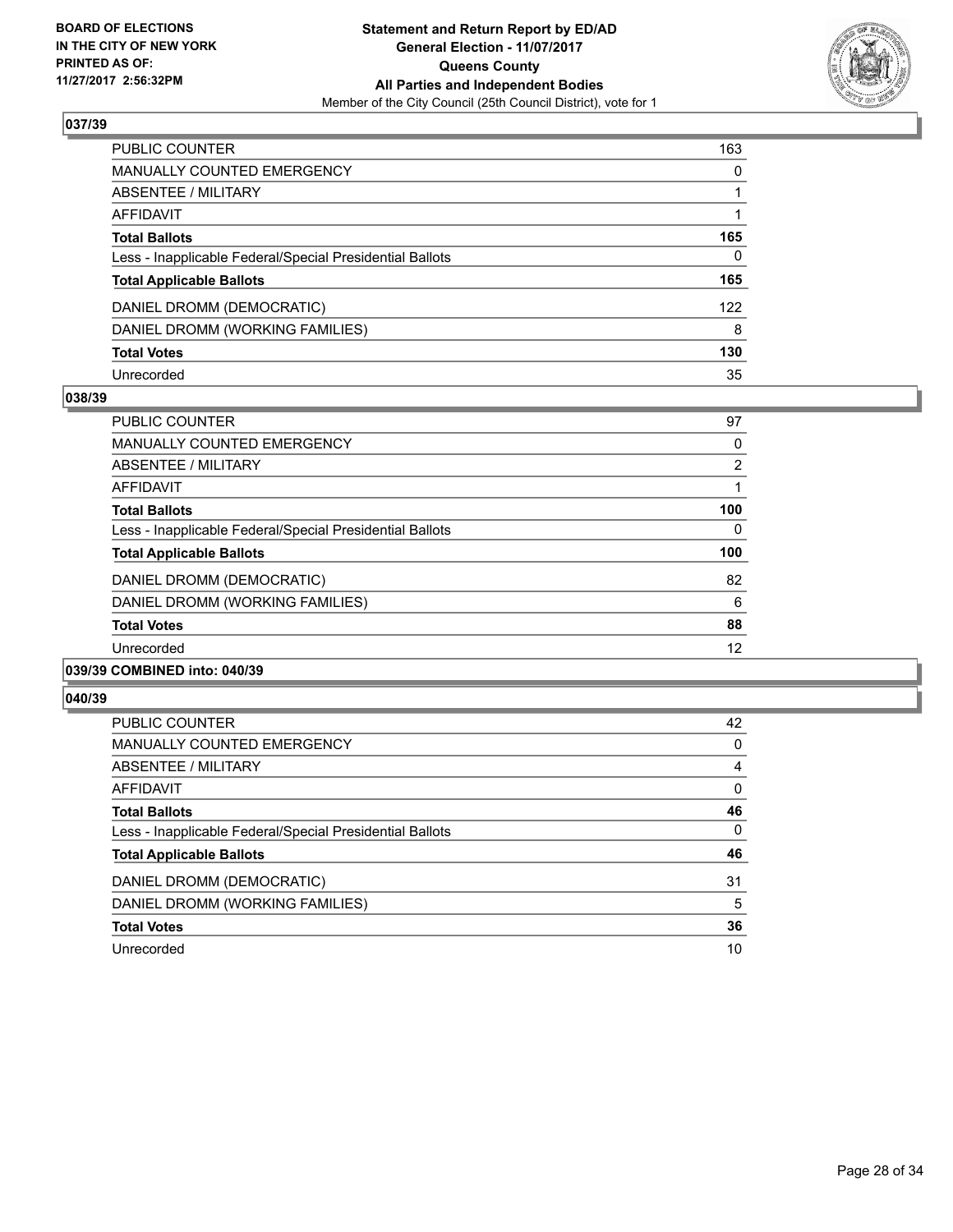

| <b>PUBLIC COUNTER</b>                                    | 164               |
|----------------------------------------------------------|-------------------|
| MANUALLY COUNTED EMERGENCY                               | 0                 |
| ABSENTEE / MILITARY                                      |                   |
| <b>AFFIDAVIT</b>                                         | 2                 |
| <b>Total Ballots</b>                                     | 167               |
| Less - Inapplicable Federal/Special Presidential Ballots | 0                 |
| <b>Total Applicable Ballots</b>                          | 167               |
| DANIEL DROMM (DEMOCRATIC)                                | 126               |
| DANIEL DROMM (WORKING FAMILIES)                          | $12 \overline{ }$ |
| UNATTRIBUTABLE WRITE-IN (WRITE-IN)                       |                   |
| <b>Total Votes</b>                                       | 139               |
| Unrecorded                                               | 28                |

#### **042/39**

| <b>PUBLIC COUNTER</b>                                    | 18           |
|----------------------------------------------------------|--------------|
| MANUALLY COUNTED EMERGENCY                               | 0            |
| ABSENTEE / MILITARY                                      | 0            |
| AFFIDAVIT                                                | 0            |
| <b>Total Ballots</b>                                     | 18           |
| Less - Inapplicable Federal/Special Presidential Ballots | $\mathbf{0}$ |
| <b>Total Applicable Ballots</b>                          | 18           |
| DANIEL DROMM (DEMOCRATIC)                                | 16           |
| DANIEL DROMM (WORKING FAMILIES)                          |              |
| <b>Total Votes</b>                                       | 17           |
| Unrecorded                                               |              |

| <b>PUBLIC COUNTER</b>                                    | 162      |
|----------------------------------------------------------|----------|
| MANUALLY COUNTED EMERGENCY                               | 0        |
| ABSENTEE / MILITARY                                      | 4        |
| <b>AFFIDAVIT</b>                                         | 6        |
| <b>Total Ballots</b>                                     | 172      |
| Less - Inapplicable Federal/Special Presidential Ballots | $\Omega$ |
| <b>Total Applicable Ballots</b>                          | 172      |
| DANIEL DROMM (DEMOCRATIC)                                | 127      |
| DANIEL DROMM (WORKING FAMILIES)                          | 15       |
| UNATTRIBUTABLE WRITE-IN (WRITE-IN)                       |          |
| <b>Total Votes</b>                                       | 143      |
| Unrecorded                                               | 29       |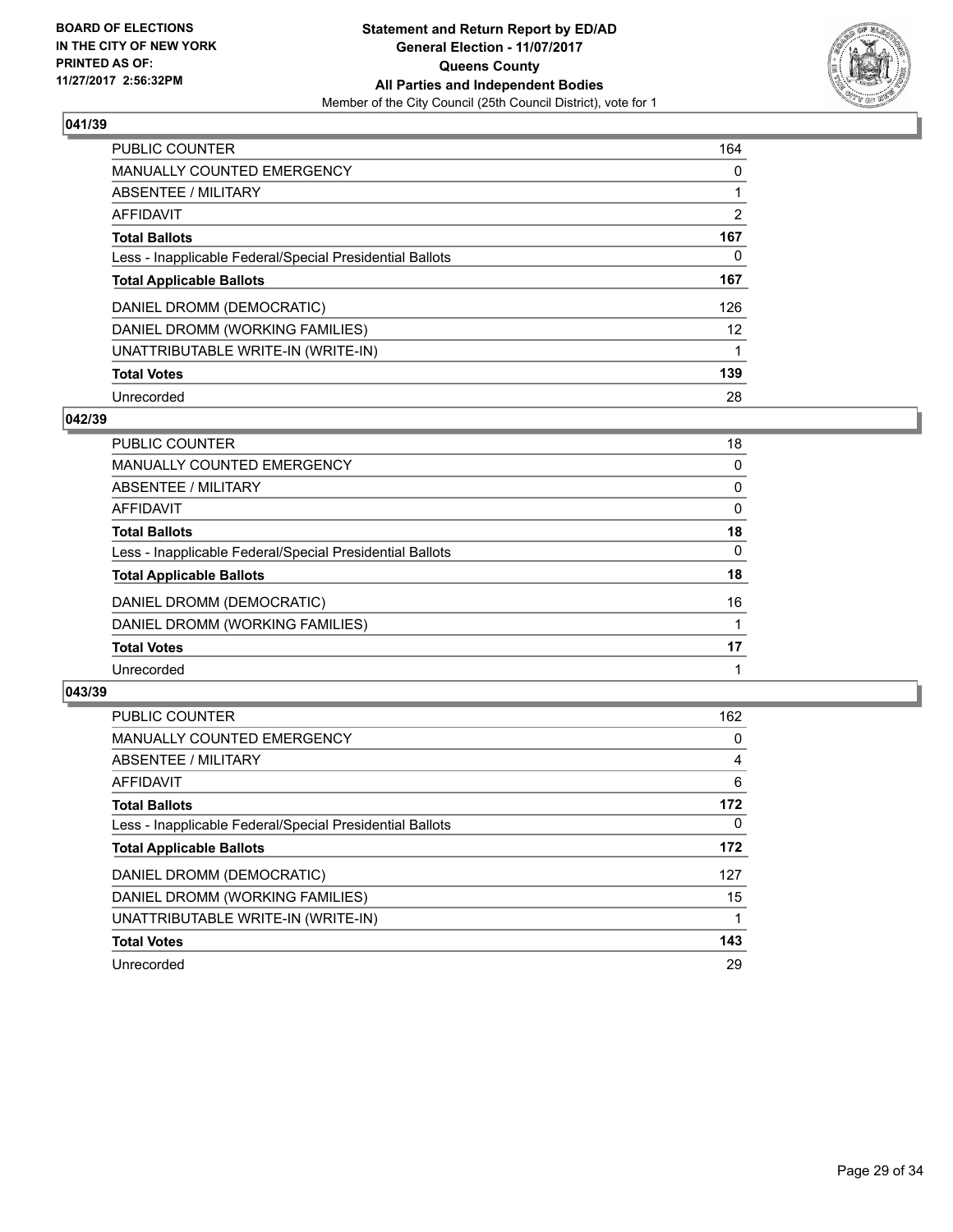

| <b>PUBLIC COUNTER</b>                                    | 216            |
|----------------------------------------------------------|----------------|
| <b>MANUALLY COUNTED EMERGENCY</b>                        | 0              |
| ABSENTEE / MILITARY                                      | 4              |
| AFFIDAVIT                                                | $\overline{2}$ |
| <b>Total Ballots</b>                                     | 222            |
| Less - Inapplicable Federal/Special Presidential Ballots | 0              |
| <b>Total Applicable Ballots</b>                          | 222            |
| DANIEL DROMM (DEMOCRATIC)                                | 153            |
| DANIEL DROMM (WORKING FAMILIES)                          | 43             |
| OTTO GARCIA (WRITE-IN)                                   |                |
| <b>Total Votes</b>                                       | 197            |
| Unrecorded                                               | 25             |

#### **045/39**

| <b>PUBLIC COUNTER</b>                                    | 265 |
|----------------------------------------------------------|-----|
| <b>MANUALLY COUNTED EMERGENCY</b>                        | 0   |
| ABSENTEE / MILITARY                                      | 3   |
| <b>AFFIDAVIT</b>                                         |     |
| <b>Total Ballots</b>                                     | 269 |
| Less - Inapplicable Federal/Special Presidential Ballots | 0   |
| <b>Total Applicable Ballots</b>                          | 269 |
| DANIEL DROMM (DEMOCRATIC)                                | 186 |
| DANIEL DROMM (WORKING FAMILIES)                          | 53  |
| JEFFREY LANER (WRITE-IN)                                 |     |
| MICKEY MOUSE (WRITE-IN)                                  |     |
| <b>Total Votes</b>                                       | 241 |
| Unrecorded                                               | 28  |

| <b>PUBLIC COUNTER</b>                                    | 348 |
|----------------------------------------------------------|-----|
| <b>MANUALLY COUNTED EMERGENCY</b>                        | 0   |
| ABSENTEE / MILITARY                                      | 10  |
| AFFIDAVIT                                                | 3   |
| <b>Total Ballots</b>                                     | 361 |
| Less - Inapplicable Federal/Special Presidential Ballots | 0   |
| <b>Total Applicable Ballots</b>                          | 361 |
| DANIEL DROMM (DEMOCRATIC)                                | 266 |
| DANIEL DROMM (WORKING FAMILIES)                          | 61  |
| HEVELOCH VETINERI (WRITE-IN)                             | 1   |
| JOE BACHNER (WRITE-IN)                                   |     |
| <b>Total Votes</b>                                       | 329 |
| Unrecorded                                               | 32  |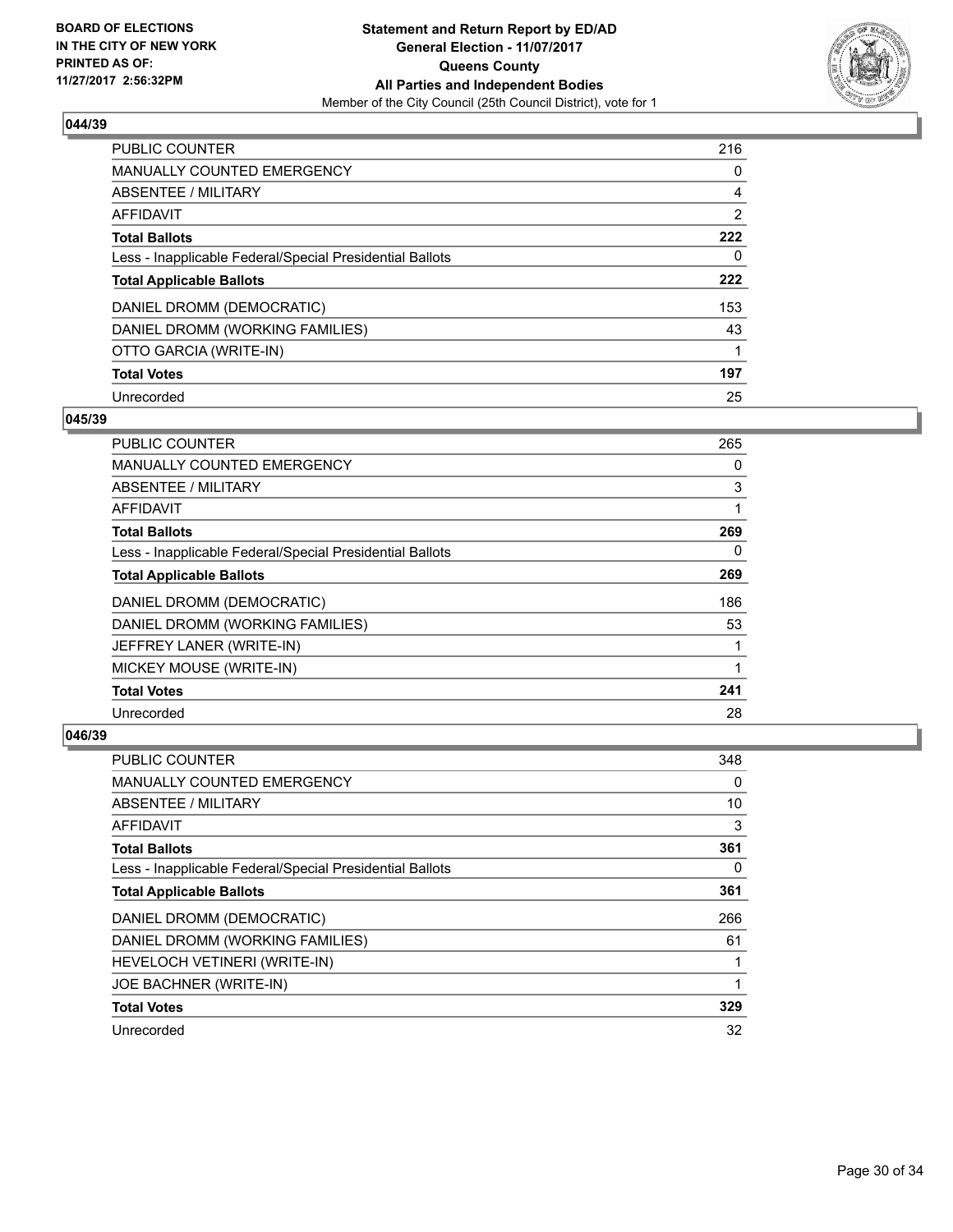

| <b>PUBLIC COUNTER</b>                                    | 318            |
|----------------------------------------------------------|----------------|
| MANUALLY COUNTED EMERGENCY                               | 0              |
| ABSENTEE / MILITARY                                      | 5              |
| <b>AFFIDAVIT</b>                                         | 5              |
| <b>Total Ballots</b>                                     | 328            |
| Less - Inapplicable Federal/Special Presidential Ballots | 0              |
| <b>Total Applicable Ballots</b>                          | 328            |
| DANIEL DROMM (DEMOCRATIC)                                | 227            |
| DANIEL DROMM (WORKING FAMILIES)                          | 42             |
| ADAM GORFIN (WRITE-IN)                                   |                |
| STEPHEN STROTHER (WRITE-IN)                              | 1              |
| TAYBUR RAHMAN (WRITE-IN)                                 | $\overline{2}$ |
| UNATTRIBUTABLE WRITE-IN (WRITE-IN)                       | 3              |
| <b>Total Votes</b>                                       | 276            |
| Unrecorded                                               | 52             |

## **048/39**

| PUBLIC COUNTER                                           | 145 |
|----------------------------------------------------------|-----|
| <b>MANUALLY COUNTED EMERGENCY</b>                        | 0   |
| ABSENTEE / MILITARY                                      |     |
| <b>AFFIDAVIT</b>                                         |     |
| <b>Total Ballots</b>                                     | 147 |
| Less - Inapplicable Federal/Special Presidential Ballots | 0   |
| <b>Total Applicable Ballots</b>                          | 147 |
| DANIEL DROMM (DEMOCRATIC)                                | 114 |
| DANIEL DROMM (WORKING FAMILIES)                          |     |
| PETER DUMONT (WRITE-IN)                                  | 1   |
| <b>Total Votes</b>                                       | 122 |
| Unrecorded                                               | 25  |

| <b>PUBLIC COUNTER</b>                                    | 213 |
|----------------------------------------------------------|-----|
| <b>MANUALLY COUNTED EMERGENCY</b>                        | 0   |
| ABSENTEE / MILITARY                                      | 5   |
| AFFIDAVIT                                                | 2   |
| <b>Total Ballots</b>                                     | 220 |
| Less - Inapplicable Federal/Special Presidential Ballots | 0   |
| <b>Total Applicable Ballots</b>                          | 220 |
| DANIEL DROMM (DEMOCRATIC)                                | 176 |
| DANIEL DROMM (WORKING FAMILIES)                          | 12  |
|                                                          |     |
| IRENE MALLINGER (WRITE-IN)                               |     |
| PAUL VALLONE (WRITE-IN)                                  |     |
| UNATTRIBUTABLE WRITE-IN (WRITE-IN)                       | 4   |
| <b>Total Votes</b>                                       | 194 |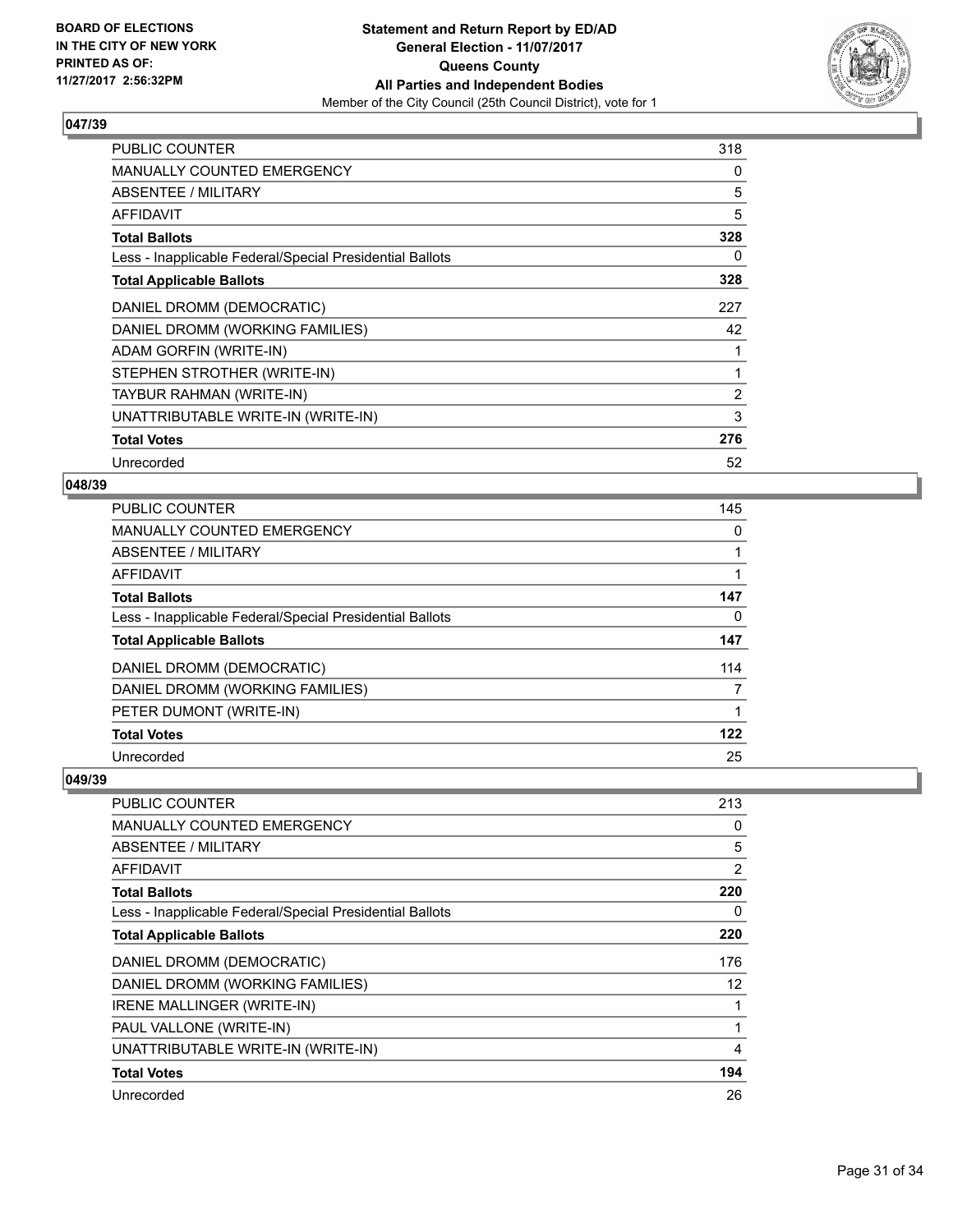

| PUBLIC COUNTER                                           | 60           |
|----------------------------------------------------------|--------------|
| <b>MANUALLY COUNTED EMERGENCY</b>                        | $\mathbf{0}$ |
| <b>ABSENTEE / MILITARY</b>                               | 0            |
| AFFIDAVIT                                                | $\mathbf{0}$ |
| <b>Total Ballots</b>                                     | 60           |
| Less - Inapplicable Federal/Special Presidential Ballots | 0            |
| <b>Total Applicable Ballots</b>                          | 60           |
| DANIEL DROMM (DEMOCRATIC)                                | 42           |
| DANIEL DROMM (WORKING FAMILIES)                          | 5            |
| <b>Total Votes</b>                                       | 47           |
| Unrecorded                                               | 13           |

### **051/39**

| <b>PUBLIC COUNTER</b>                                    | 172            |
|----------------------------------------------------------|----------------|
| MANUALLY COUNTED EMERGENCY                               | 0              |
| ABSENTEE / MILITARY                                      | $\overline{2}$ |
| <b>AFFIDAVIT</b>                                         | 3              |
| <b>Total Ballots</b>                                     | 177            |
| Less - Inapplicable Federal/Special Presidential Ballots | 0              |
| <b>Total Applicable Ballots</b>                          | 177            |
| DANIEL DROMM (DEMOCRATIC)                                | 126            |
| DANIEL DROMM (WORKING FAMILIES)                          | 26             |
| EMILY KAPLAN (WRITE-IN)                                  |                |
| <b>Total Votes</b>                                       | 153            |
| Unrecorded                                               | 24             |

| <b>PUBLIC COUNTER</b>                                    | 78       |
|----------------------------------------------------------|----------|
| <b>MANUALLY COUNTED EMERGENCY</b>                        | 0        |
| ABSENTEE / MILITARY                                      | 3        |
| <b>AFFIDAVIT</b>                                         | $\Omega$ |
| <b>Total Ballots</b>                                     | 81       |
| Less - Inapplicable Federal/Special Presidential Ballots | 0        |
| <b>Total Applicable Ballots</b>                          | 81       |
| DANIEL DROMM (DEMOCRATIC)                                | 62       |
| DANIEL DROMM (WORKING FAMILIES)                          | 4        |
| <b>GERARD WONG (WRITE-IN)</b>                            |          |
| <b>Total Votes</b>                                       | 67       |
| Unrecorded                                               | 14       |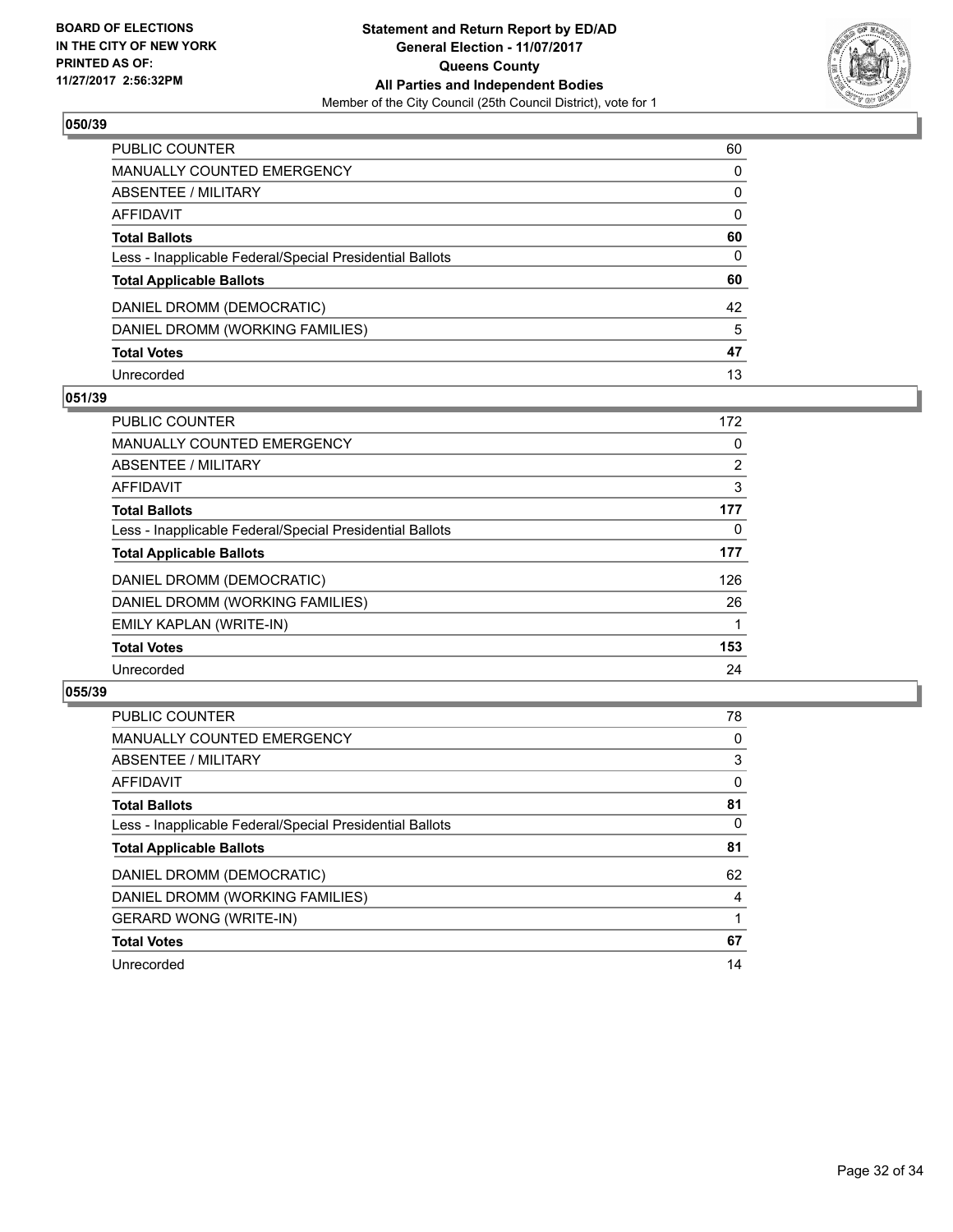

| <b>PUBLIC COUNTER</b>                                    | 298 |
|----------------------------------------------------------|-----|
| <b>MANUALLY COUNTED EMERGENCY</b>                        | 0   |
| ABSENTEE / MILITARY                                      | 7   |
| AFFIDAVIT                                                | 2   |
| <b>Total Ballots</b>                                     | 307 |
| Less - Inapplicable Federal/Special Presidential Ballots | 0   |
| <b>Total Applicable Ballots</b>                          | 307 |
| DANIEL DROMM (DEMOCRATIC)                                | 224 |
| DANIEL DROMM (WORKING FAMILIES)                          | 41  |
| UNATTRIBUTABLE WRITE-IN (WRITE-IN)                       |     |
| <b>Total Votes</b>                                       | 266 |
| Unrecorded                                               | 41  |